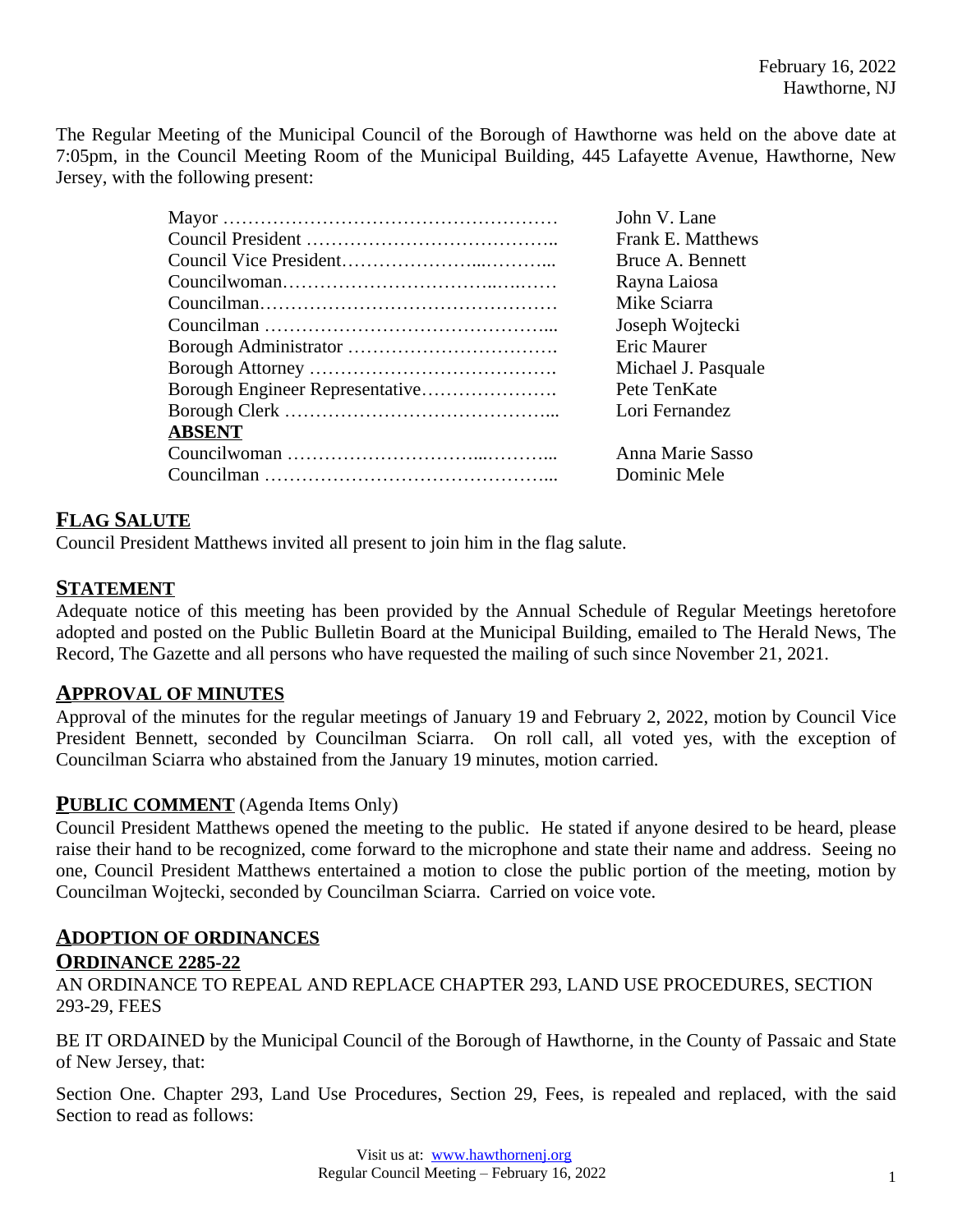§ 293-29. Fees. There is hereby established, in connection with various applications for development and other matters which fees are the subjects of this chapter, a schedule of fees, which fees shall be paid by the applicant. Said schedule of fees is included in Chapter 220 Fee Schedule of the Borough Code of Ordinances.

- A. Development application fees and related charges. The developer shall, at the time of filing a submission, pay the nonrefundable fee specified in Chapter 220 Fee Schedule to the Administrative Officer. Proposals involving more than one (1) use shall pay a fee equaling the sum of the fees for the component elements of the plat. Proposals requiring a combination of approvals, such as subdivision, site plan and/or a variance, shall pay a fee equal to the sum of the fee for each element.
- B. Technical review escrow deposits.
	- 1. In addition to the filing fees or any other fees required in this article, an applicant shall file with the Administrative Officer an escrow deposit fee of adequate funds to cover the costs of professional services in connection with the review of an application for development by planners, engineers, attorneys and other professional and/or experts whose services are deemed necessary with respect to processing the application by the approving authority in order to assure compliance with the provisions of this chapter. Technical review fees shall be calculated in accordance with the actual time required for review at rates set forth in a schedule of professional fees established each year by resolution of the Planning Board maintained in the office of the Borough Clerk and Administrative Officer for public inspection. The administration of technical review escrow deposits and payments made to professionals from said deposits shall be in accordance with the provisions of N.J.S.A. 40:55D-53.1 and Section 13 of P.L. 1991, c. 256.
	- 2. At the time of filing an application for development, the applicant shall pay to the Borough an initial deposit for technical review fees in accordance with Chapter 220 Fee Schedule. The amount shown represents only the initial deposit. An applicant will be required to deposit additional funds when professional costs necessitate. In addition, deposit of escrow amounts may be required even when an initial deposit is not required if professional services become warranted. The amount of such fees shall be determined by the Administrative Officer and may include, but are not necessarily limited to, the following:
		- a. Pre-application conferences.
		- b. Planning Board meetings.
		- c. Special meetings and other extraordinary services required by an application.
	- 3. An application shall not be deemed complete until the application fee and initial escrow deposit have been paid. In the event a project is of a nature that is not expressly included in one of the categories in Chapter 220 Fee Schedule, the amount of the fee and deposit shall be determined by the Administrative Officer applying the standard applicable to other applications most closely resembling the project. Also, additional funds may be required when the original amount is depleted by sixty percent (60%) or more and the application is still in process. The additional amount shall be determined by the Administrative Officer.
- C. Inspection fees. The developer shall reimburse the Borough for all reasonable inspection fees incurred by the Borough Engineer for the inspection of improvements, provided that the Borough may require of the developer a deposit for the inspection fees in an amount not to exceed, except for extraordinary circumstances, the amount set forth in Chapter 220 Fee Schedule, which cost shall be determined pursuant to N.J.S.A. 40:55D-53.4 and which shall be subject to the following conditions: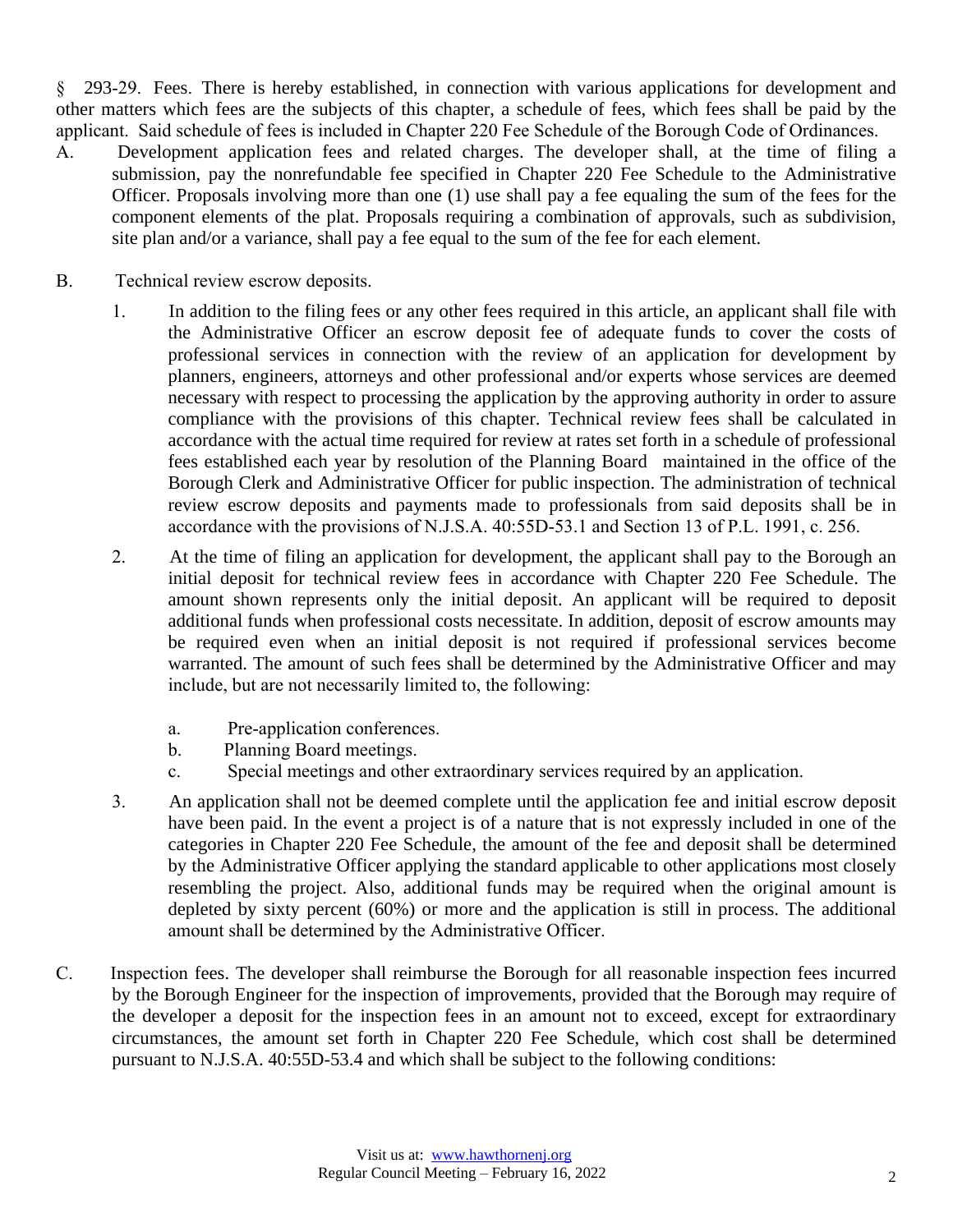- 1. Fees for engineering inspections during and after construction, and during the maintenance period, shall be deposited in cash, or by certified check, with the Borough, prior to the issuance of a construction permit by the Borough Engineer.
- 2. In the event that construction proceeds at a very slow rate, outside of the time frame as established in the developer's agreement, and the work is not pursued in a diligent manner, resulting in an unreasonable number of engineering inspections or, in the event of faulty installations, inferior materials or workmanship causing an unreasonable number of engineering inspections, an additional fee shall be paid by the applicant to cover the engineering cost of such additional inspections.
- 3. No remaining portion of an engineering inspection fee, if any, shall be returned to a developer or his/her successor until the expiration of the maintenance period.
- D. Exemptions. All political entities and Borough entities shall be exempt from payment of any fee under this chapter including review escrow deposits. All charitable, philanthropic, fraternal and religious nonprofit organizations holding a tax-exempt status under the Federal Internal Revenue Code of 1954 [26 U.S.C. § 501(c) or (d)] shall be exempt from any application charge established under this chapter. The aforementioned organizations shall, however, be required to make all review fee escrow deposits established under this chapter.
- E. Disputes. An applicant shall notify in writing the governing body with copies to the Borough's Chief Financial Officer (CFO), the approving authority and the professional whenever the applicant disputes the charges made by a professional for service rendered to the municipality in reviewing applications for development, review and preparation of documents, inspection of improvements, or other charges made pursuant to the provisions of P.L.1975, c.291. The governing body, or its designee, shall within a reasonable time period attempt to mediate any disputed charges. If the matter is not resolved to the satisfaction of the applicant, the applicant may appeal to the County Construction Board of Appeals. The appeals process shall be as set forth in N.J.S.A. 40:55D-53.2a.

Section 2. Each section, subsection, sentence, clause and phrase of this Ordinance is declared to be an independent section, subsection, sentence, clause and phrase, and the finding or holding of any such portion of this Ordinance to be unconstitutional, void, or ineffective for any cause, or reason, shall not affect any other portion of this Ordinance.

Section 3. This Ordinance shall be in full force and effect from and after its adoption and any publication as required by law.

Council President Matthews opened the meeting to the public. He stated if anyone desired to be heard regarding this Ordinance, please raise your hand to be recognized, come forward to the microphone and state your name and address.

#### Discussion

Council President Matthews explained this is for the escrow account for applications. Borough Attorney Pasquale explained this is a formal process to establish escrow, if you don't pay, you can't play.

Seeing none, Council President Matthews entertained a motion that the public hearing on this Ordinance be closed and that it be resolved that this ordinance was posted on the bulletin board on which public notices are customarily posted, published in The Record and made available on the borough website. Copies of said ordinance were made available to the general public. Now, therefore, be it resolved that this ordinance be adopted and the Clerk is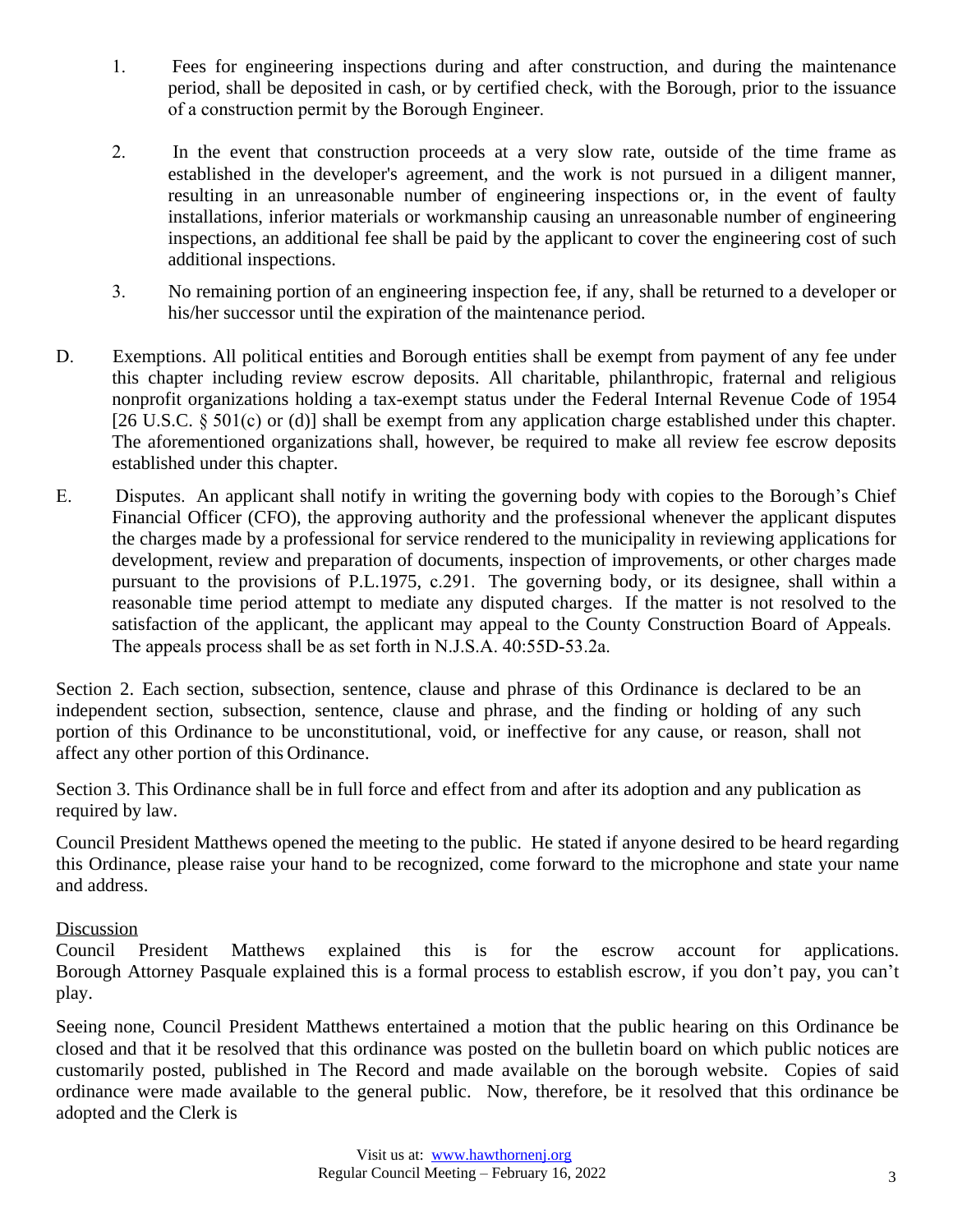|          |    |      |       |     | authorized to advertise the same according to law, motion by Councilman Sciarra, seconded by Councilman |      |        |          |
|----------|----|------|-------|-----|---------------------------------------------------------------------------------------------------------|------|--------|----------|
| Bennett. | Эn | roll | call, | all | voted                                                                                                   | yes. | motion | carried. |

#### **BOND ORDINANCE 2286-22**

WATER UTILITY BOND ORDINANCE PROVIDING FOR WATER SYSTEM INFRASTRUCTURE IMPROVEMENTS INCLUDING SPECIFICALLY PURCHASE AND INSTALLATION OF PFOA/PFAS REMEDIATION EQUIPMENT AND MEASURES RELATED TO THE SAME AT VARIOUS LOCATIONS AS MAY BE IDENTIFIED ALL IN AND BY THE BOROUGH OF HAWTHORNE IN THE COUNTY OF PASSAIC, NEW JERSEY, APPROPRIATING SEVEN MILLION SIX HUNDRED THOUSAND (\$7,600,000) DOLLARS THEREFOR AND AUTHORIZING THE ISSUANCE OF SEVEN MILLION SIX HUNDRED THOUSAND (\$7,600,000) DOLLARS BONDS OR NOTES OF THE BOROUGH FOR FINANCING THE SAME.

The Municipal Council of the Borough of Hawthorne, in the County of Passaic, New Jersey (not less than two-thirds of all members thereof affirmatively concurring), do hereby ORDAIN as follows:

Section l. The improvement described in Section 3 of this Bond Ordinance is hereby authorized as a water capital improvement to be made or acquired by the Borough of Hawthorne, in the County of Passaic, New Jersey. For the said improvement or purpose stated in Section 3, there is hereby appropriated the sum of \$7,600,000.00 said sum being inclusive of all appropriations heretofore made therefor without requirement that any sum be set forth as down payment as the purposes are self-liquidating Water Capital Improvements to be paid by the Borough of Hawthorne Water Department through self-liquidating revenues.

Section 2. For the financing of said improvement or purpose and the \$7,600,000 appropriation, negotiable bonds of the Borough are hereby authorized to be issued in the principal amount of \$7,600,000.00 pursuant to the Local Bond Law of New Jersey. In anticipation of the issuance of said bonds and to temporarily finance said improvement or purpose, negotiable notes of the Borough in a principal amount not exceeding \$7,600,000.00 are hereby authorized to be issued pursuant to and within the limitations prescribed by said Law. To the extent made available to the Borough of Hawthorne for such purpose, Federal or State grants, loans or other available funds, including, but not limited to, New Jersey Infrastructure Bank funds, may be utilized, in whole or in part, to off-set all or a portion of the bonds or notes authorized hereunder.

 Section 3. (a) The improvements hereby authorized and the purpose for the financing of which said obligations are to be issued by the Borough of Hawthorne is for the making of the following specified improvements:

Water system infrastructure improvements including specifically the purchase and installation of equipment or materials for the remediation of PFOA/PFAS infiltration in the potable water system at various locations throughout the Borough.

(b) The estimated maximum amount of bonds or notes to be issued for said purpose is \$7,600,000.00.

(c) The estimated cost of said purpose is \$7,600,000.00, with no sum to be paid by way of down payment as the purpose is self-liquidating.

Section 4. The following additional matters are hereby determined, declared, recited and stated:

(a) The said purpose described in Section 3 of this Bond Ordinance is not a current expense and is a property or improvement which the Borough may lawfully acquire or make as a water capital improvement.

(b) The period of usefulness of said purpose within the limitations of said Local Bond Law, and according to the reasonable life thereof computed from the date of the said bonds authorized by this Bond Ordinance is forty (40) years.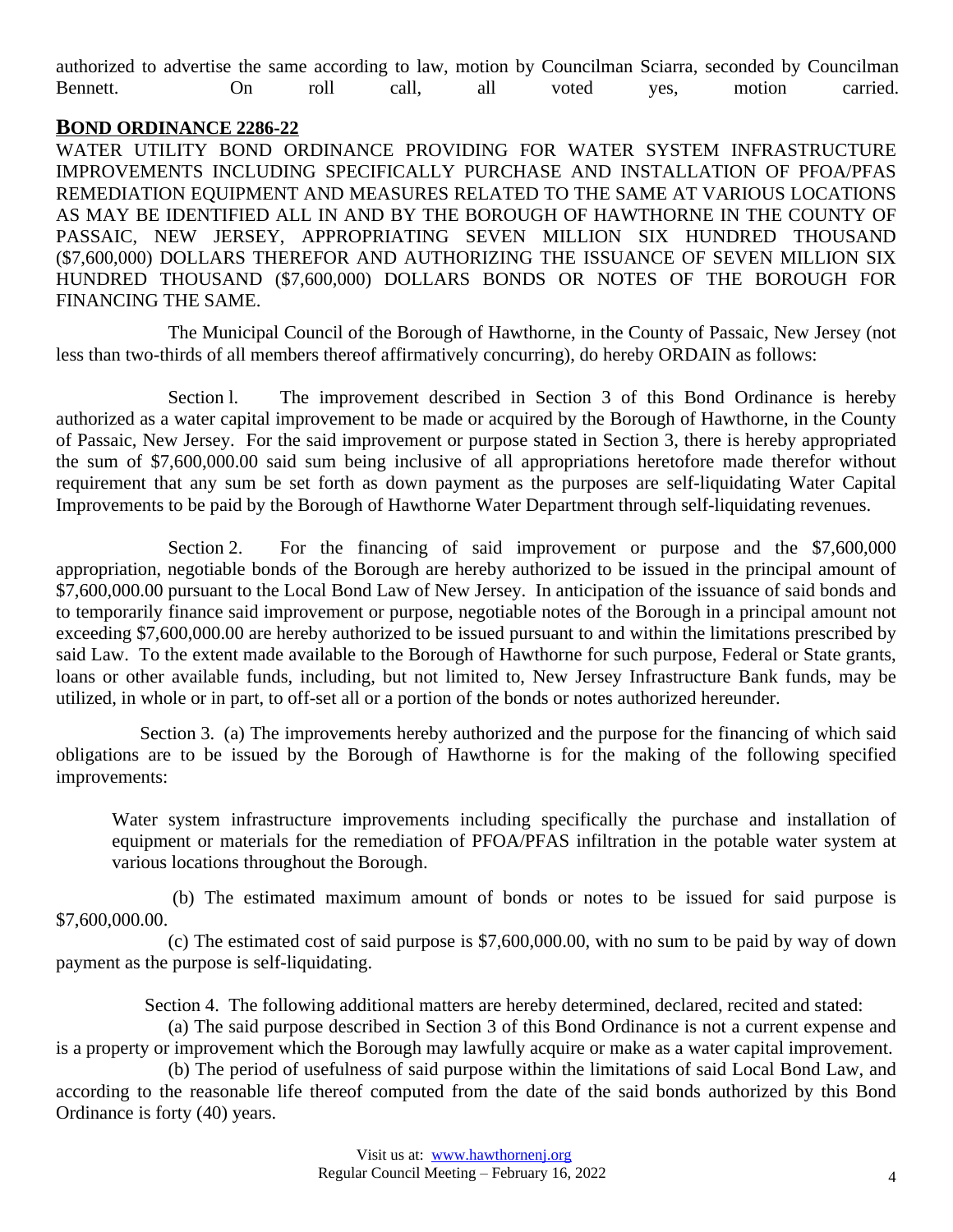(c) The supplemental debt statement required by said Law has been duly made and filed in the office of the Borough Clerk and a complete executed duplicate thereof has been filed in the office of the Director of the Division of Local Finance in the Department of Community Affairs of the State of New Jersey, and such statement shows that the gross debt of the Borough as defined in said Law is increased by the authorization of the bonds and notes provided for in this Bond Ordinance by \$7,600,000.00, but that the net debt of the Borough determined as provided in the Local Bond Law is not increased by this Bond Ordinance. The obligations authorized herein will be within all debt limitations prescribed by the Local Bond Law.

(d) An aggregate amount not exceeding \$800,000.00 for items of expense mentioned in and permitted under Section 40A:2-20 of said Law may be included in the foregoing estimate of the cost of said improvement or purpose.

(e) This Bond Ordinance authorizes obligations of the Borough solely for purposes described in N.J.S.A. 40A:2-7(h). The obligations authorized herein are to be issued for purposes that are deemed to be selfliquidating pursuant to N.J.S.A. 40A:2-47(a) and are deductible from the gross debt of the Borough pursuant to N.J.S.A. 40A:2-44(c).

Section 5. All bond anticipation notes issued hereunder shall mature at such times as may be determined by the chief financial officer; provided that no note shall mature later than one year from its date, unless such notes are permitted to mature at such later date in accordance with applicable law. The notes shall bear interest at such rate or rates and be in such form as may be determined by the chief financial officer. The chief financial officer shall determine all matters in connection with notes issued pursuant to this Bond Ordinance, and the chief financial officer's signature upon the notes shall be conclusive evidence as to all such determinations. All notes issued hereunder may be renewed from time to time subject to the provisions of N.J.S.A. 40A:2-8(a). The chief financial officer is hereby authorized to sell part or all of the notes from time to time at public or private sale and to deliver them to the purchasers thereof upon receipt of payment of the purchase price plus accrued interest from their dates to the date of delivery thereof. The chief financial officer is directed to report in writing to the governing body at the meeting next succeeding the date when any sale or delivery of the notes pursuant to this Bond Ordinance is made. Such report must include the amount, the description, the interest rate, and the maturity schedule of the notes sold, the price obtained and the name of the purchaser.

Section 6. The full faith and credit of the Borough are hereby pledged to the punctual payment of the principal of and interest on the said obligations authorized by this Bond Ordinance. Said obligations shall be direct, unlimited obligations of the Borough, and the Borough shall be obligated to levy *ad valorem* taxes upon all the taxable property within the Borough for the payment of said obligations and interest thereon without limitations of rate or amount.

Section 7. The Borough hereby certifies that it has adopted a water capital budget or a temporary water capital budget, as applicable. The water capital budget of the Borough is hereby amended to conform with the provisions of this Bond Ordinance to the extent of any inconsistency herewith. To the extent that the purposes authorized herein are inconsistent with the adopted capital or temporary capital budget, a revised capital or temporary capital budget has been filed with the Division of Local Government Services. Resolutions in the form promulgated by the Local Finance Board showing all detail of the amended capital budget and capital program as approved by the Director, Division of Local Government Services, are on file with the Borough Clerk and are available for public inspection.

Section 8. The Borough hereby declares the intent of the Borough to issue bonds or bond anticipation notes in the amount authorized in Section 2 of this Bond Ordinance and to use the proceeds to pay or reimburse expenditures for the costs of the purposes or improvements described in Section 3 of this Bond Ordinance. This Section 8 is a declaration of intent within the meaning and for purposes of the Treasury Regulations.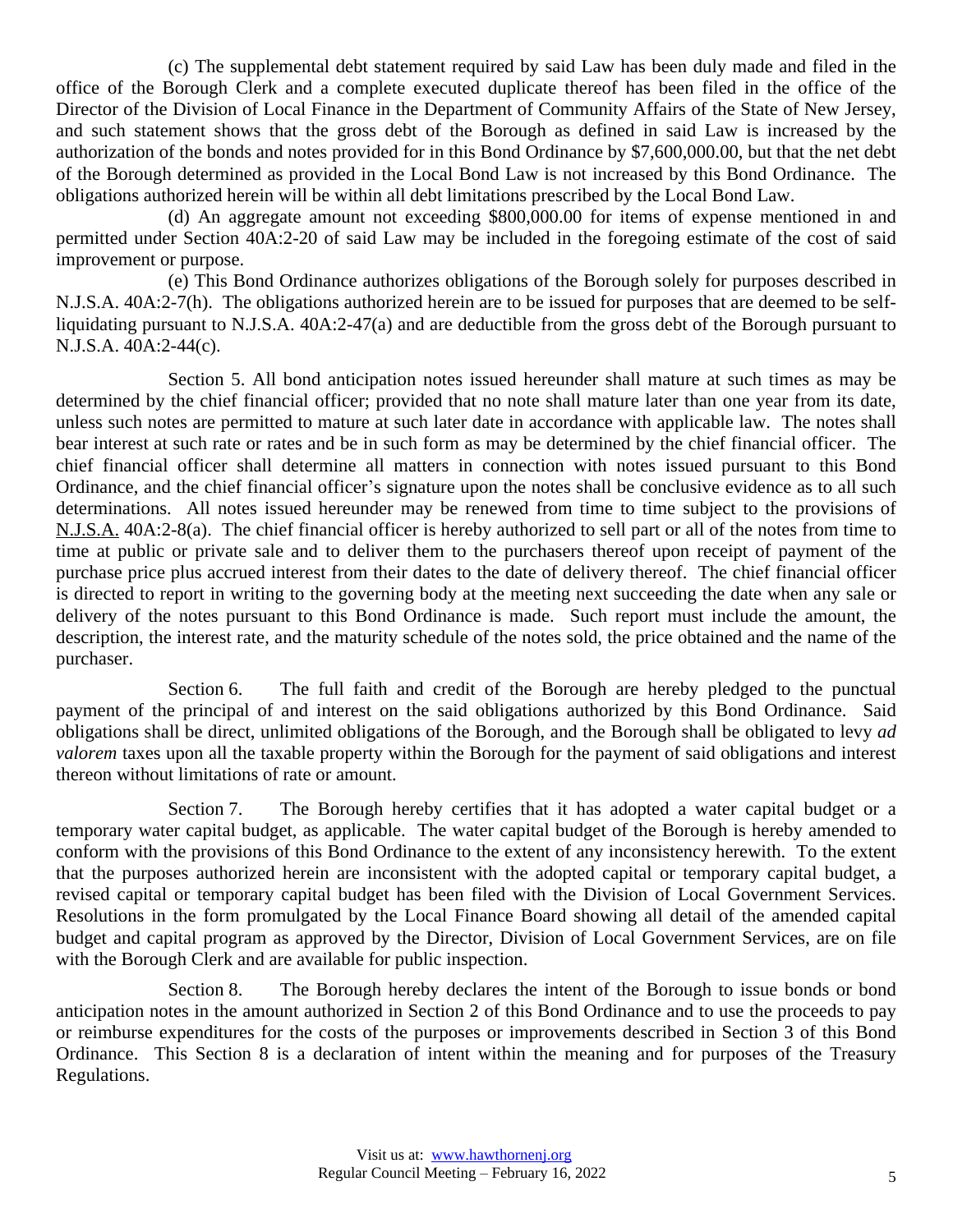Section 9. Any grant moneys received for the purposes or improvements described in Section 3 hereof shall be applied either to direct payment of the cost of the improvements or to payment of the obligations issued pursuant to this Bond Ordinance. The amount of obligations authorized but not issued hereunder shall be reduced to the extent that such funds are so used.

Section 10. The chief financial officer of the Borough is hereby authorized to prepare and to update from time to time as necessary a financial disclosure document to be distributed in connection with the sale of obligations of the Borough and to execute such disclosure document on behalf of the Borough. The chief financial officer is further authorized to enter into the appropriate undertaking to provide secondary market disclosure on behalf of the Borough pursuant to Rule 15c2-12 of the Securities and Exchange Commission (the "Rule") for the benefit of holders and beneficial owners of obligations of the Borough and to amend such undertaking from time to time in connection with any change in law, or interpretation thereof, provided such undertaking is and continues to be, in the opinion of a nationally recognized bond counsel, consistent with the requirements of the Rule. In the event that the Borough fails to comply with its undertaking, the Borough shall not be liable for any monetary damages, and the remedy shall be limited to specific performance of the undertaking

Section 11. This Bond Ordinance shall take effect 20 days after the first publication thereof after final adoption, as provided by said Local Bond Law.

Council President Matthews opened the meeting to the public. He stated if anyone desired to be heard regarding this Ordinance, please raise your hand to be recognized, come forward to the microphone and state your name and address.

#### **Discussion**

Council President Matthews stated this is for the "forever chemicals" that are being found throughout the state in the aquifers to meet the lower state standards. Administrator Maurer stated as a bond ordinance, this will require five affirmative votes, if not, it will be deferred to the next meeting. Council President Matthews stated we will be on the hook for a lot of this with only a small amount of funding from the federal government.

Seeing none, Council President Matthews entertained a motion that the public hearing on this Ordinance be closed and that it be resolved that this ordinance was posted on the bulletin board on which public notices are customarily posted, published in The Record and made available on the borough website. Copies of said ordinance were made available to the general public. Now, therefore, be it resolved that this ordinance be adopted and the Clerk is authorized to advertise the same according to law, motion by Councilman Sciarra, seconded by Councilwoman Laiosa. On roll call, all voted yes, motion carried.

#### **ORDINANCE 2287-22**

AN ORDINANCE TO FIX THE 2022 SALARIES, WAGES AND COMPENSATION OF THE EMPLOYEES OF THE BOROUGH OF HAWTHORNE, COUNTY OF PASSAIC AND STATE OF NEW JERSEY.

The Municipal Council of the Borough of Hawthorne in the County of Passaic and the State of New Jersey, do ordain as follows:

Section 1. Ordinance No. 2287-22 of the Borough of Hawthorne, an Ordinance to Fix the Salaries, Wages and Compensation of the Employees of the Borough of Hawthorne, County of Passaic and State of New Jersey, is hereby as follows:

#### **SALARY ORDINANCE 2022**

| <b>Position/Title</b>    | 2022         |
|--------------------------|--------------|
| Director of Public Works | \$120,000.00 |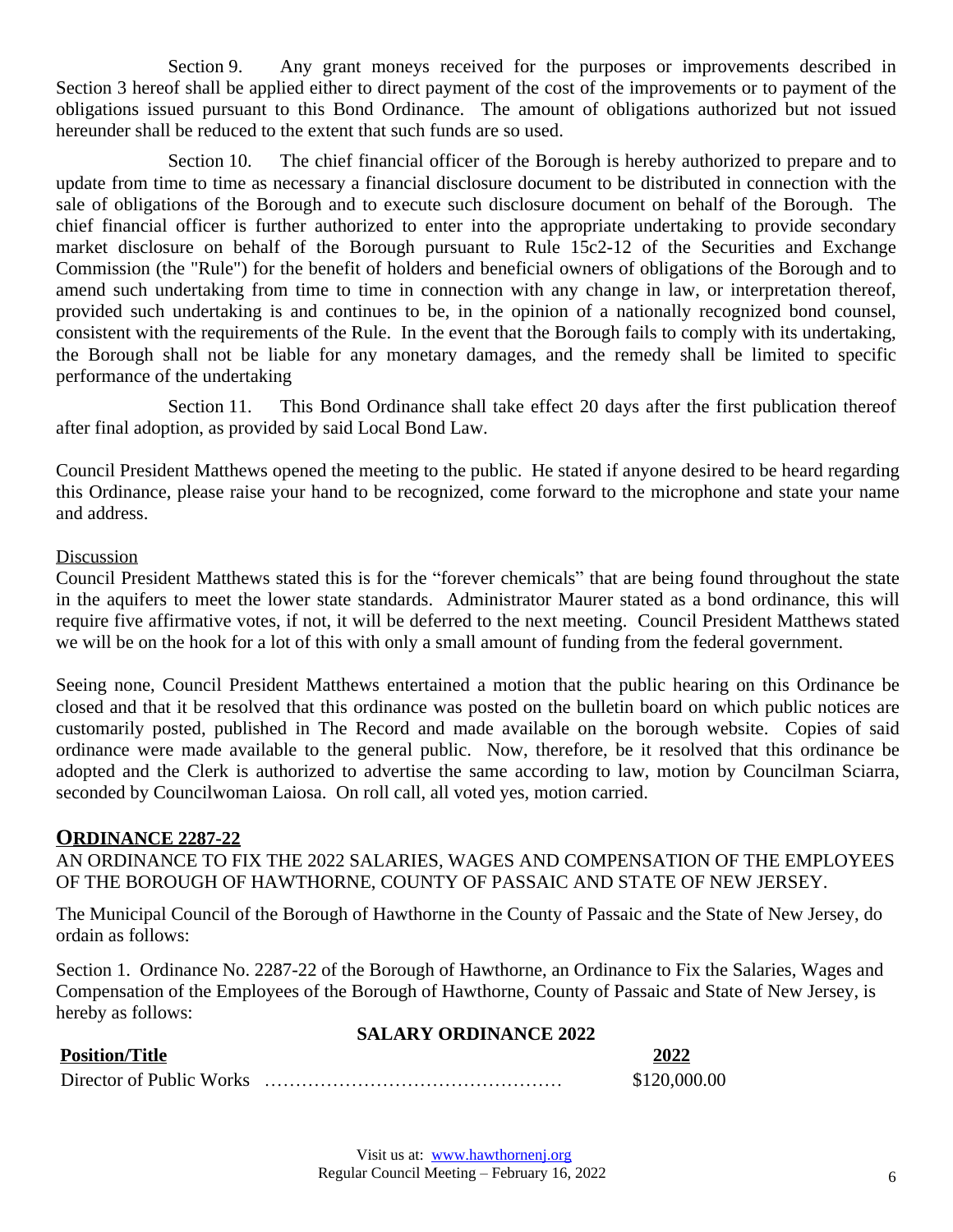Section 3. All ordinance and parts of ordinances inconsistent with the provision of this ordinance be and the same are hereby repealed, but only to the extent of such inconsistencies.

Section 4. This ordinance shall take effect twenty (20) days after final passage, provided notice of the same has been duly published all as required by law.

Council President Matthews opened the meeting to the public. He stated if anyone desired to be heard regarding this Ordinance, please raise your hand to be recognized, come forward to the microphone and state your name and address.

Seeing none, Council President Matthews entertained a motion that the public hearing on this Ordinance be closed and that it be resolved that this ordinance was posted on the bulletin board on which public notices are customarily posted, published in The Record and made available on the borough website. Copies of said ordinance were made available to the general public. Now, therefore, be it resolved that this ordinance be adopted and the Clerk is authorized to advertise the same according to law, motion by Councilman Sciarra, seconded by Councilwoman Laiosa. On roll call, all voted yes, motion carried.

## **OLD BUSINESS**

Councilman Sciarra asked Borough Engineer Representative Pete TenKate for the status on the patch on Lafayette Avenue that PSE&G did. Mr. TenKate stated ultimately PSE&G will come in to mill and resurface the half that has been patched. If the street falls under the moratorium, it will be paved curb to curb. Administrator Maurer stated Lafayette Avenue is a county road, so the county will make sure the patch remains in good condition. All paving will most likely be done at the same time in the Spring. Mayor Lane stated Dr. Boswell reported sometimes they wait a year for settling, Mr. TenKate stated from his experience they haven't waited a year, so he expects they will pave in 2022. Administrator Maurer stated he will check their schedule to also coordinate the galvanized pipe service line in that area.

#### **NEW BUSINESS**

Council Vice President Bennett publicly acknowledged the St. Anthony's School student and St. Anthony's School for the handwritten note he received thanking him for all he does as a councilperson.

Councilwoman Laiosa reported she has been working with Mayor Lane and Administrator Maurer on the New Jersey Infrastructure Investment Plan, NJDEP, regarding the \$169 million that is coming to New Jersey as part of the Federal Bipartisan Infrastructure Law. The Borough has partnered with Suburban Engineers and has prepared comments from Councilwoman Laiosa and the mayor and submitted them to the DEP on the 15<sup>th</sup> of February. We are advocating for Hawthorne municipal water systems for grants over principal forgiveness. This would be for the lead line replacement and the PFOS and PFOA treatment. The DEP will review those comments and come up with a draft intended use plan in March that will lay out how they are going to distribute the money with the final plan coming out in June. Our legislators, governors, Senate and Assembly will also receive this letter.

Councilman Sciarra asked Councilwoman Laiosa if it is both principal forgiveness and grants or one or the other. She stated on the table is principal forgiveness but we are pushing for grants over principal forgiveness. She isn't sure if it is going to be one or the other.

Councilman Wojtecki stated he sees all of the railroad ties asked if the railroad has notified the borough regarding the upcoming construction. Administrator Maurer stated he would look into it and make sure the information gets out to residents. He asked if the debris has been deemed safe that is on the front lawn of a resident's house who shall remain nameless. Mayor Lane stated his court date is tomorrow. Councilman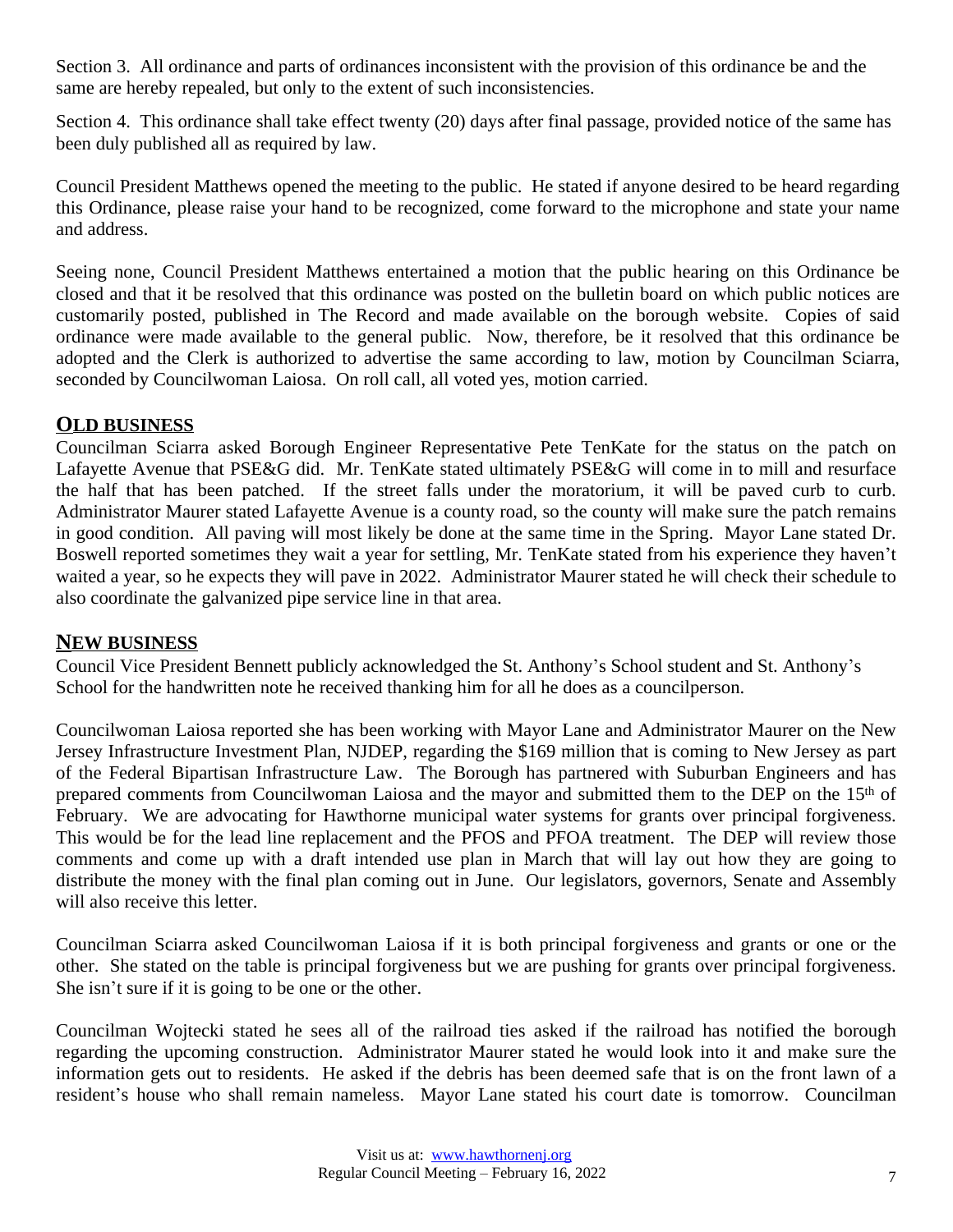Wojtecki thanked Mayor Lane for his weekly update letters. Mayor Lane stated he likes to keep the Council updated as to what he is doing and what's going on.

# **ADMINISTRATIVE AGENDA PRESENTED BY MAYOR LANE**

Mayor Lane reported he had a meeting with Shade Tree Chair Dria Lobosco and Arborist Kevin Alberta to discuss the lifting of the sidewalks and how they will be addressed. He agreed to have a meeting with members of the Shade Tree Commission and the Council Committee. There was discussion last year with regard to a possible ordinance regarding liability. He met with the President and Vice President of the Baseball Association to go over the plan to start fixing up the fields for Spring and with Matt Wedmeyer to go over the fields for lacrosse. A video conference call was held with Mayor Lane, Congressman Pascrell and members of his office regarding fire safety. Congressman Pascrell sits on the Congressional Fire Services Caucus, and he is focused on the application that we submitted with Glen Rock. Regarding the MSAs protection, Congressman Pascrell said that he knows the importance of these and how critical the need is. His aide in DC, Chris Hadad, spoke and said that the applications closed on January 21 and that they look to make the awards in September. A letter of support was written for us from the Congressman. Ian Godfrey, Outreach Coordinator for Congressman Pascrell, said that they reached out to U.S. Representative Gottheimer to get from him a letter of support for our MSA grant. Our firefighters in Hawthorne and Glen Rock will be very appreciative for all that Congressman Pascrell and his staff are doing for them. Regarding the U.S. postal service, Congressman Pascrell said that they have reached out to our post office and that the postal office is responsive to cleaning up the post office and that they are ready to assist us. I provided to them a list of concerns prior to our meeting. I offered to meet with post office personnel either in Paterson or here in Hawthorne. I will keep you informed as we move forward. The NPP Committee will be submitting the NPP Implementation Plan to the State by the end of the week for the State's approval. The filing date was extended to Friday. Basically, the Implementation Plan is taking the results of the public survey that was done at the end of the year, and working on those items. As we suspected, the main concern from our standpoint and the survey results by the people will focus on revitalization of the downtown area; enhancing the culture activities in the downtown area, which would include the library. We are working closely with the stakeholders in that area where there were concerns about easier parking and a better way to enhance pedestrian traffic. This is a 5-year plan, and while the NPP committee has worked out a plan, subject to approval by the State, it can be tweaked going forward as plans progress. Again, I want to thank everyone who took the survey and took an interest in revitalizing this area. The NPP Committee has come up with some great ideas, and they are all committed moving forward. Once we have approval from the State, the NPP Committee will be presenting the Plan at the March 16 Council Meeting and answer any questions that the Council or public may have prior to the vote of the Council for approval. Borough offices will be closed on Monday in observance of Presidents Day. Congratulations to Nolan Shin of Hawthorne Christian Academy and Genevieve Vetlov of Jefferson Elementary School for being chosen as 2022 "My County Poster Calendar Contest Winners". Honorable Mention winners are Joy Sun, Leah Ego, and Simeon Warren from Hawthorne Christian Academy, Addison Verrengia from Jefferson Elementary School, and Gaetano D'Antonio from Washington Elementary School. Congratulations to all of our artists! Mayor Lane urged residents to sign up for the Hawthorne NIXLE message system. Simply put, text the word HawthWire to 888777. Details are on page page 16 of the Borough Calendar for more information, or the Borough website. It is important to sign up in order to receive messages generated by the Police Department, the Mayor's office, and other Borough departments.

## **REPORTS**

#### **Borough Attorney Michael J. Pasquale**

Tax Appeals – Attorney Pasquale discussed the settlement of a tax appeal on the agenda and asked for approval by the Council. The settlement applies to three lots acting as one economic unit with a small warehouse, paved lot and single-family home accessed through the business parking lot. Given the odd circumstance, a reduction in values was deemed warranted.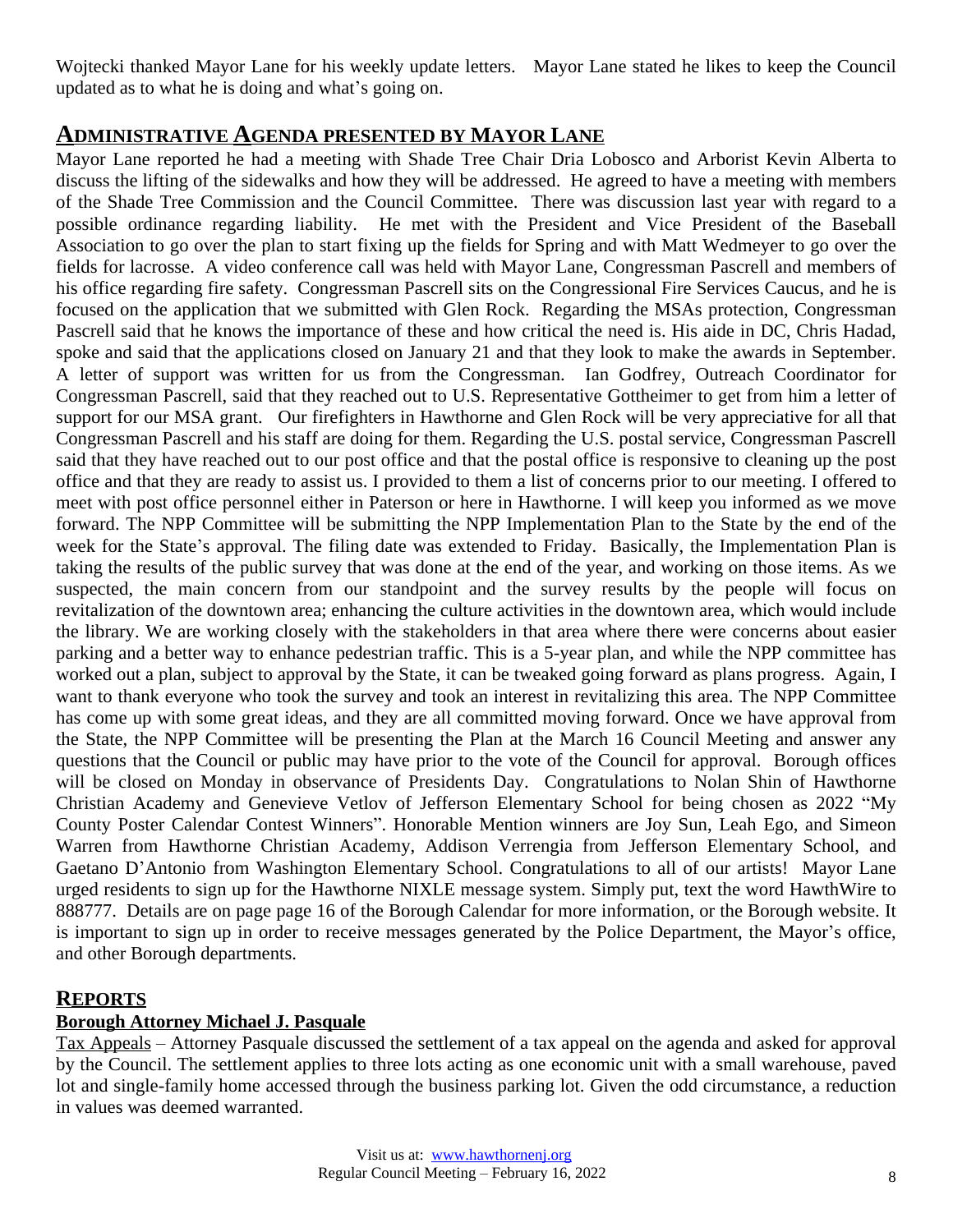PFOA/PFOS Litigation – After noting the great efforts of Councilperson Laiosa in attempting to gain for the Borough grants or loan forgiveness, Attorney Pasquale reminded everyone that litigation against the polluters was also being pursued as another means of recouping costs.

Planning Board Meeting – Attorney Pasquale reported on the Planning Board meeting from the night before and the hearing that commenced for 542 Goffle Road. He complimented the Borough's professionals, Mike Kelly and John Szabo, and the Board, for asking hard questions and holding the applicant's feet to the fire. He noted that this is a site plan application, not a use variance, and the use and number of units are permitted. But the Board still needs to ensure that issues like water run-off, drainage, lighting, circulation and landscaping are all addressed to make this a project that we can live with.

Bandshell – Sponsor letters have been mailed by Ellen Brogno and Jean Mele. So far Joe Zisa and Friends and Captain Jack are scheduled to return. Lisa Slootmaker is working with a person named Richard Goldberg (not the former mayor!) on an exciting opportunity. Stay tuned.

## **Borough Engineer Representative Pete TenKate**

2021 NJDOT Municipal Aid Project - Bamford Avenue - Punch list items are being addressed. Some items need to wait until springtime to be completed.

Little Franklin Field Area/Walkway Lighting - Quality Electric expects to mobilize in the end of March and will receive the new light fixtures in April.

Hawthorne Municipal Pool Area Playground - The playground pre-con meeting will not be held until late winter for a spring start. The playground equipment should be in the town's possession by that time.

Hawthorne Library Lighting Improvements - Drawings are being updated with revised lighting control options and fixtures, which should be completed by the end of February.

Water Department PFC Treatment System - The Borough was notified their application received Administrative Completeness.

Goffle Hill Water Tank Access Drive Repair - The access drive repair is complete.

Royal Avenue Trash Rack Replacement - Quotes were received from two contractors to replace the Royal Avenue outfall trash rack.

Security Cameras - We have met with both the Police Dept. and Water Dept. to review the locations they would like to have security cameras installed. A very preliminary budget was provided to the Administrator. The project is expected to be addressed in phases.

2022 NJDOT MA Project - Utter Avenue and 5th Avenue - Plans are being prepared to address improvements to Utter Avenue and a portion of 5th Avenue. The scope of work currently is to perform all of the resident assessment work along both streets, all of the handicap ramp upgrades and curb improvements along both streets and to only mill and resurface Utter Avenue. 5th Avenue may end up with a series of some small alternates for paving, but we haven't finalized that portion of the design yet. Plans are expected to be submitted to the DOT the first week of March for their review.

2022 Road Improvement Project - Our proposal to address the 2022 Road Improvement Project was submitted to the Borough. The roads and sections to be addressed are Horizon Terrace, Oak Place, Post Avenue (Oak Place to Washington Ave and Hawthorne Ave to dead end), Sylvester Avenue, Ruth Avenue (Florence Avenue to dead end), Florence Avenue (Victor Place to dead end), Llewellyn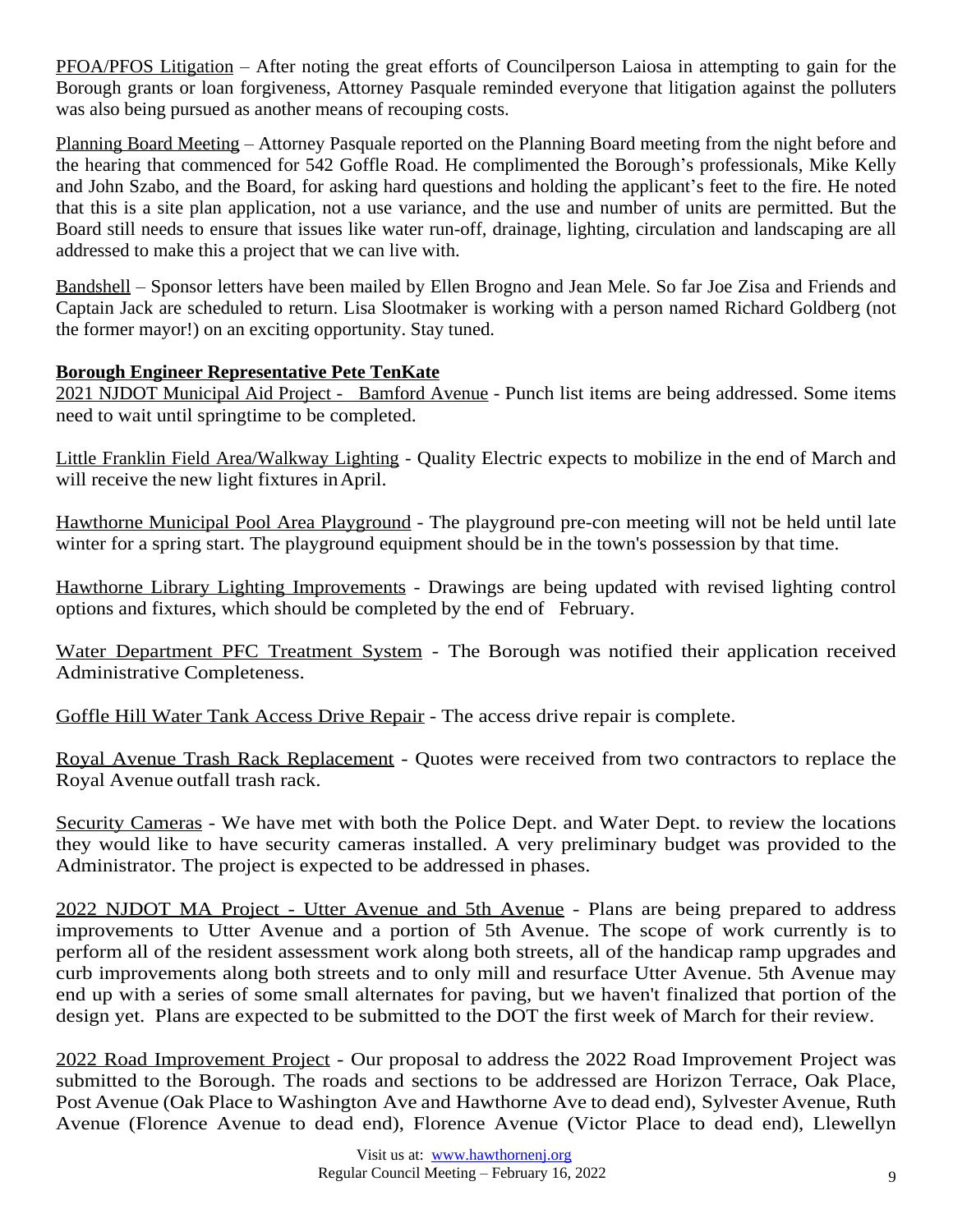Avenue, Sicomac Road, Gibralter Place, Clara Avenue, North 9th Street (Prescott Ave to Westervelt Ave - northern half only).

Sound Barrier and Odor Control Improvements - Our proposal to address engineering services for noise mitigation and odor control improvements associated with the development of the site located at 204 Wagaraw Road was submitted to the Borough.

#### **Borough Administrator Eric Maurer**

Administrator Maurer reported resolution R 36-22 will be pulled from the agenda tonight for further discussions with Boswell. The required public hearing on the application for the open space grant from the county is scheduled for the next council meeting on March 2. Individual notices will be sent to property owners within 200 feet of the property that contains the proposed project which is for new field lighting for Franklin Field recommended by the fields committee. The application seeks \$200,000 towards the total estimated cost of \$800,000 and must be submitted by March 18<sup>th</sup>. He asked for a Finance Committee meeting to begin the review of the 2022 budget. A series of meetings with representatives from Light Path about a possible solution for voice data and radio tie lines resulted in a proposal from Light Path which should save the Borough money and solve some of the current problems that we are experiencing. The background check procedure for all employees and volunteers in programs involved with children is in the process of being rolled out. Checks will be performed by a company called TruView. State law now requires the Borough to replace both portions of the service line which carries the water from the main in the street to the meter in the house. The Borough has no lead service lines but the State has determined that galvanized pipe, which is about 45% of our service lines, contains traces of lead which can be released into the water. As required by the State, individual notices will go out to every customer with galvanized service lines next week explaining the situation and what has to be done. Over 30 years of testing the water in the Borough has not revealed a problem with lead in the water. Concerned residents can run faucets that have not been drawn for six or more hours for 45 seconds before consuming any of the water. The State's solution will cost the Borough \$15 to \$20 million in addition to the \$8 million to install PFOS treatment. This cost will be passed on to the customers through high rates. Council President Matthews asked why the State adopted plumbing code isn't being changed by the State as well.

Mayor Lane presented a State Senate and General Assembly resolution to Councilman Bennett, from Senator Lagano, Assemblywoman Swain and Assemblyman Tully.

#### Questions for the Administration

Councilman Wojtecki asked Borough Attorney Pasquale how the opt-out information for the newspaper ordinance is going to be disseminated. Attorney Pasquale believes it is on the Borough website. Borough Clerk Fernandez stated she would handle it through Nixle, Channel 77 slides and the Borough website on how to obtain the forms to opt-out. He asked when the borough hydrant plugs will be painted again. Mayor Lane stated he will look into it.

Councilwoman Laiosa questioned why Frederick Avenue wasn't on the 2022 Road Program list, the curbs are really bad. Administrator Maurer stated there were other streets that were promised for this year but it is on the list to be considered for 2023. Councilman Wojtecki asked that streets in Ward 1 District 2 not get done in 2022 until the water issue and PSE&G issue gets worked out.

Councilman Bennett asked Pete TenKate if they are anticipating any impact from the rising fuel and asphalt prices. He stated the asphalt prices are at about \$85 a ton which is pretty standard right now but if the fuel prices go up significantly, we will get hit.

Council President Matthews entertained a motion to record the Administrative Agenda, motion by Council Vice President Bennett, seconded by Councilman Wojtecki. Carried on voice vote.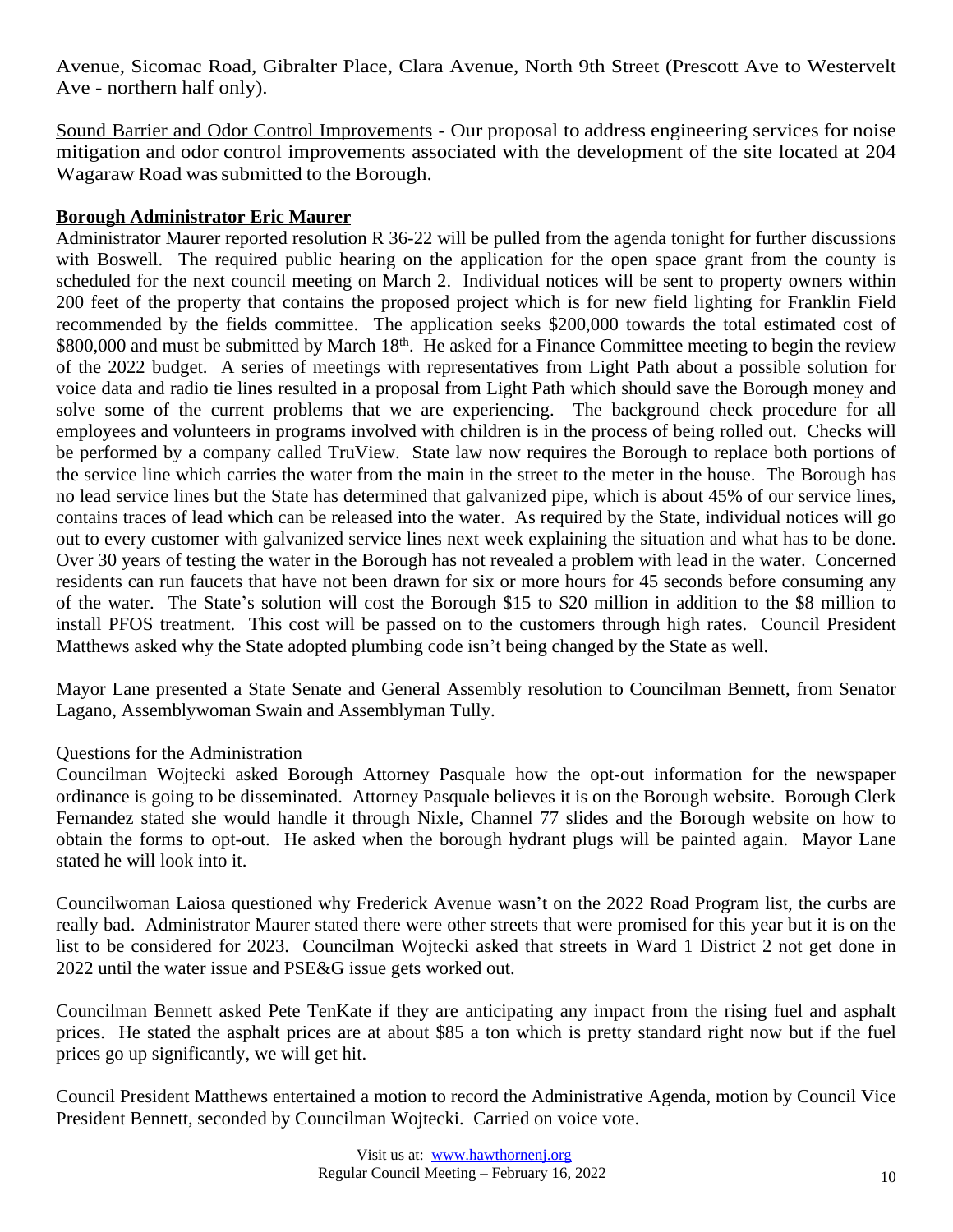## **INTRODUCTION OF ORDINANCES BOND ORDINANCE 2288-22**

BOND ORDINANCE PROVIDING FOR ROAD RECONSTRUCTION, INCLUDING MILLING, PAVING AND RESURFACING, AS WELL AS CURBING, HANDICAPPED RAMPS AND RELATED IMPROVEMENTS ON VARIOUS STREETS AND PROPERTIES DESCRIBED HEREIN OR HEREAFTER IDENTIFIED, ALL IN AND BY THE BOROUGH OF HAWTHORNE IN THE COUNTY OF PASSAIC, NEW JERSEY, APPROPRIATING NINE HUNDRED NINETY THOUSAND (\$990,000) DOLLARS THEREFOR AND AUTHORIZING THE ISSUANCE OF BONDS OR NOTES OF THE BOROUGH IN THE SUM OF EIGHT HUNDRED FIFTY-FIVE THOUSAND (\$855,000) DOLLARS FOR FINANCING THE SAME.

The Municipal Council of the Borough of Hawthorne, in the County of Passaic, New Jersey (not less than two-thirds of all members thereof affirmatively concurring), do hereby ORDAIN as follows:

Section l. The improvement described in Section 3 of this Bond Ordinance is hereby authorized as a general improvement to be made or acquired by the Borough of Hawthorne, in the County of Passaic, New Jersey. For the said improvement or purpose stated in Section 3, there is hereby appropriated the sum of \$990,000, said sum being inclusive of all appropriations heretofore made therefor and including the sum of \$45,000 as the down payment for said improvement or purpose required by law and now available therefor in the Capital Improvement Fund of the Borough by virtue of provision in a budget or budgets of the Borough previously adopted. A portion of the funding, in total sum of \$90,000, is to be provided through a Community Development Block Grant (CDBG Grant).

Section 2. For the financing of said improvement or purpose and to meet the part of said \$990,000 appropriation not provided for by application hereunder of said down payment, and subject to receipt of the CDBG Grant, negotiable bonds of the Borough are hereby authorized to be issued in the principal amount of \$855,000 pursuant to the Local Bond Law of New Jersey. In anticipation of the issuance of said bonds and to temporarily finance said improvement or purpose, negotiable notes of the Borough in a principal amount not exceeding \$855,000 are hereby authorized to be issued pursuant to and within the limitations prescribed by said Law.

Section 3. (a) The improvement hereby authorized and the purpose for the financing of which said obligations are to be issued is the resurfacing or reconstruction of parts or portions of roads, curbing, handicapped ramps and the construction or reconstruction of related facilities, on various streets or properties located in the Borough of Hawthorne, together with all work and materials necessary therefor or incidental thereto, all as shown on and in accordance with plans therefor prepared by Boswell Engineering, P.E., now on file in the office of the Borough Clerk, and hereby approved. The following locations are identified as being subject to the terms of this Ordinance: Horizon Terrace, Post Avenue, Sylvester Avenue, Oak Place, Llewellyn Avenue, North Ninth Street, Ruth Avenue (Florence to dead end), Florence Avenue (Ruth to dead end), Clara Place, Sicomac Avenue, Gibraltar Place and such other locations as may be later identified in the place of or in addition to the foregoing, as well as handicapped accessible ramps at various locations. The CDBG Grant pertains to handicapped ramps.

(b) The estimated maximum amount of bonds or notes to be issued for said

purpose is \$855,000.

(c) The estimated cost of said purpose is \$990,000, the excess thereof over the said estimated maximum amount of bonds or notes being the amount of the said \$45,000 down payment and is subject to the \$90,000 CDBG Grant.

Section 4. All bond anticipation notes issued hereunder shall mature at such times as may be determined by the chief financial officer; provided that no note shall mature later than one year from its date.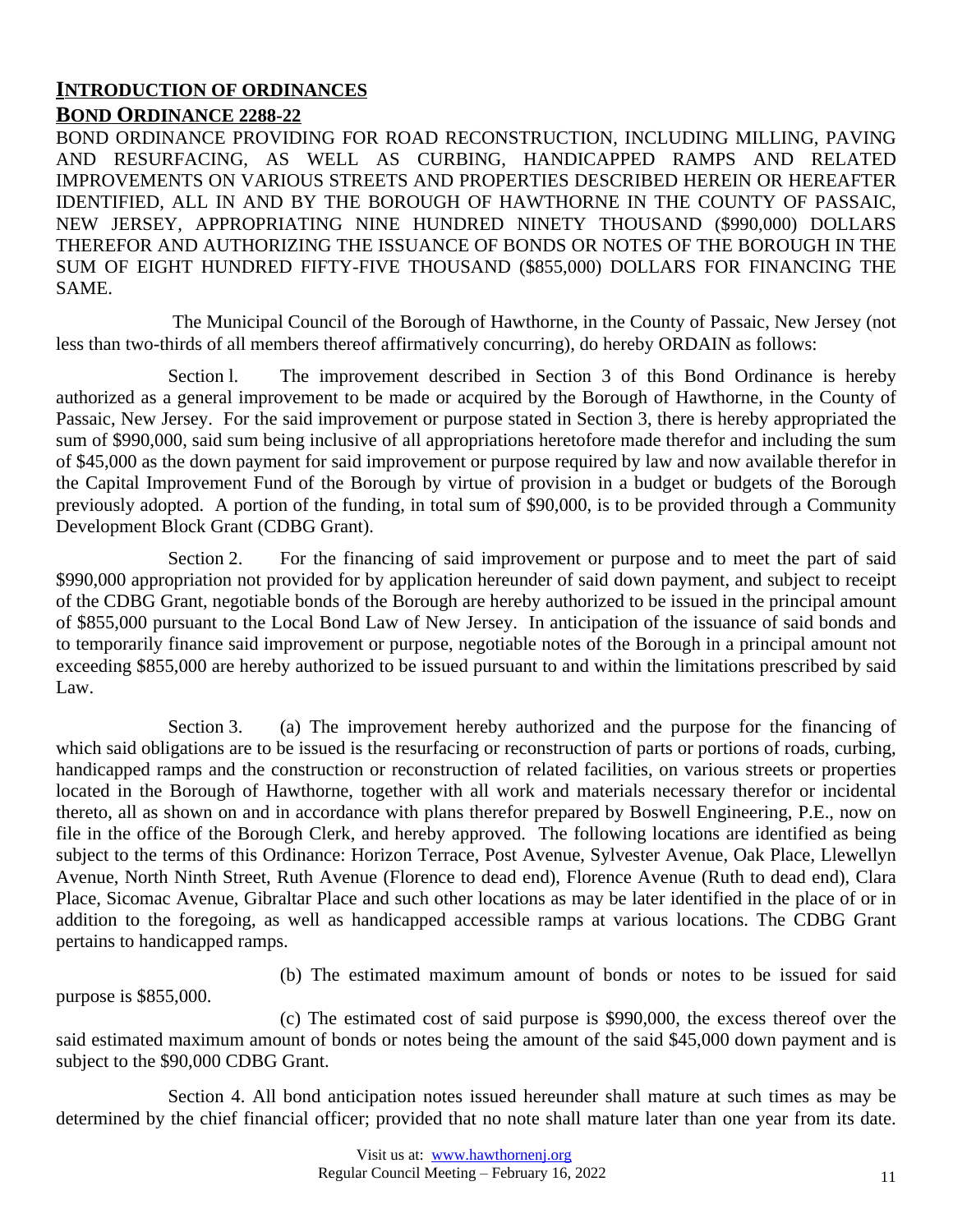The notes shall bear interest at such rate or rates and be in such form as may be determined by the chief financial officer. The chief financial officer shall determine all matters in connection with notes issued pursuant to this ordinance, and the chief financial officer's signature upon the notes shall be conclusive evidence as to all such determinations. All notes issued hereunder may be renewed from time to time subject to the provisions of N.J.S.A. 40A:2-8(a). The chief financial officer is hereby authorized to sell part or all of the notes from time to time at public or private sale and to deliver them to the purchasers thereof upon receipt of payment of the purchase price plus accrued interest from their dates to the date of delivery thereof. The chief financial officer is directed to report in writing to the governing body at the meeting next succeeding the date when any sale or delivery of the notes pursuant to this ordinance is made. Such report must include the amount, the description, the interest rate, and the maturity schedule of the notes sold, the price obtained and the name of the purchaser.

Section 5. The following additional matters are hereby determined, declared, recited and

stated:

(a) The said purpose described in Section 3 of this Bond Ordinance is not a current expense and is a property or improvement which the Borough may lawfully acquire or make as a general improvement.

(b) The period of usefulness of said purpose within the limitations of said Local Bond Law, and according to the reasonable life thereof computed from the date of the said bonds authorized by this Bond Ordinance is 20 years.

(c) The supplemental debt statement required by said Law has been duly made and filed in the office of the Borough Clerk and a complete executed duplicate thereof has been filed in the office of the Director of the Division of Local Finance in the Department of Community Affairs of the State of New Jersey, and such statement shows that the gross debt of the Borough as defined in said Law is increased by the authorization of the bonds and notes provided for in this Bond Ordinance by \$855,000 and that the said obligations authorized by this Bond Ordinance will be within all debt limitations prescribed by said Law.

(d) An aggregate amount not exceeding \$200,000 for items of expense mentioned in and permitted under Section 40A:2-20 of said Law may be included in the foregoing estimate of the cost of said improvement or purpose.

Section 6. The full faith and credit of the Borough are hereby pledged to the punctual payment of the principal of and interest on the said obligations authorized by this Bond Ordinance. Said obligations shall be direct, unlimited obligations of the Borough, and the Borough shall be obligated to levy ad valorem taxes upon all the taxable property within the Borough for the payment of said obligations and interest thereon without limitations of rate or amount.

Section 7. The capital budget of the Borough is hereby amended to conform with the provisions of this Ordinance to the extent of any inconsistency herewith. Resolutions in the form promulgated by the Local Finance Board showing all detail of the amended capital budget and capital program as approved by the Director, Division of Local Government Services, are on file with the Borough Clerk and are available for public inspection.

Section 8. This Bond Ordinance shall take effect 20 days after the first publication thereof after final adoption as provided for in said local bond law.

BE IT RESOLVED, this Ordinance does now pass a first reading and that said Ordinance be further considered for final passage at a meeting of the Governing Body in the Municipal Building, 445 Lafayette Avenue, Hawthorne, New Jersey, on March 2, 2022 and at said time and place all persons interested will be given an opportunity to be heard concerning the same, and the Clerk is hereby authorized and directed to publish said ordinance in The Record once, at least one week prior to said hearing, with a notice of its introduction and of the time and place, when and where said ordinance would be considered for final passage, motion by Councilman Sciarra, seconded by Council Vice President Bennett. On roll call, all voted yes, motion carried.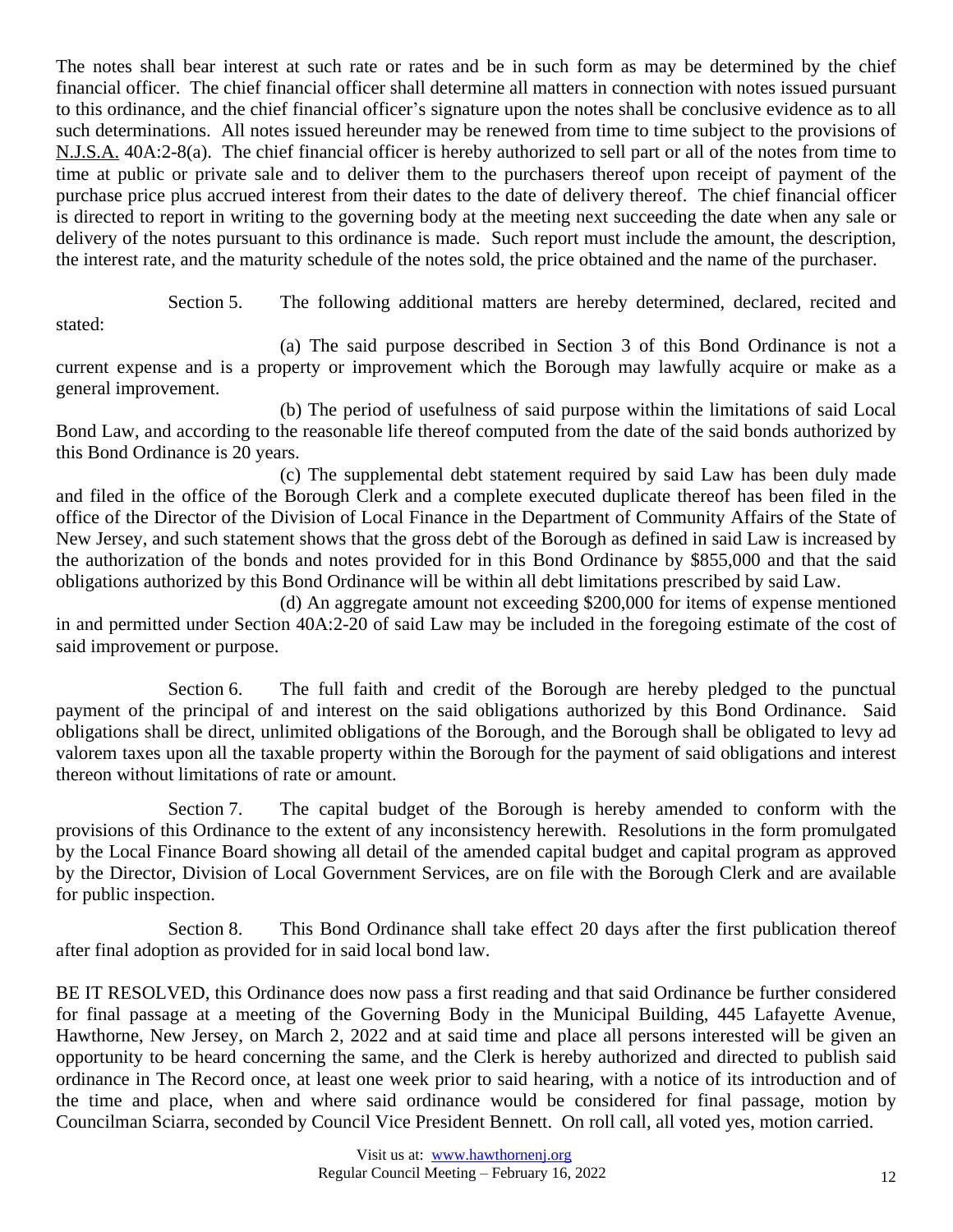#### **BOND ORDINANCE 2289-22**

BOND ORDINANCE PROVIDING FOR RECONSTRUCTION OR REPLACEMENT OF SIDEWALKS AND DRIVEWAY APRONS ON VARIOUS STREETS AS IDENTIFIED ON THE SCHEDULE MADE A PART HEREOF AS DESCRIBED SPECIFICALLY HEREIN, IN AND BY THE BOROUGH OF HAWTHORNE IN THE COUNTY OF PASSAIC, NEW JERSEY, APPROPRIATING FOUR HUNDRED (\$400,000) THOUSAND DOLLARS THEREFOR, AUTHORIZING THE ISSUANCE OF BONDS OR NOTES IN THE AMOUNT OF THREE HUNDRED EIGHTY THOUSAND (\$380,000) DOLLARS FOR FINANCING PART OF THE COST THEREOF AND DIRECTING SPECIAL ASSESSMENT OF THE COST THEREOF.

The Municipal Council of the Borough of Hawthorne, in the County of Passaic, New Jersey (not less than two-thirds of all members thereof affirmatively concurring), do hereby ORDAIN as follows:

Section l. The improvement described in Section 3 of this Bond Ordinance is hereby authorized as a local improvement to be made or acquired by the Borough of Hawthorne, in the County of Passaic, New Jersey. For the said improvement or purpose stated in Section 3, there is hereby appropriated the sum of \$400,000, said sum being inclusive of all appropriations heretofore made therefor and including the sum of \$20,000 as the down payment for said improvement or purpose required by law and now available therefor in the Capital Improvement Fund of the Borough by virtue of provision in a budget or budgets of the Borough previously adopted.

Section 2. For the financing of said improvement or purpose and to meet the part of said \$380,000 appropriation not provided for by application hereunder of said down payment, negotiable bonds of the Borough are hereby authorized to be issued in the principal amount of \$380,000 pursuant to the Local Bond Law of New Jersey. In anticipation of the issuance of said bonds and to temporarily finance said improvement or purpose, negotiable notes of the Borough in a principal amount not exceeding \$380,000 are hereby authorized to be issued pursuant to and within the limitations prescribed by said Law.

Section 3. (a) The improvement hereby authorized and the purpose for the financing of which said obligations are to be issued is in conjunction the reconstruction or replacement of sidewalks and driveway aprons, including the restoration of grounds adjacent thereto, grading, seeding or planting of trees or other materials along the various streets as identified on the attached property lists, together with all work and materials necessary therefor or incidental thereto, all as shown on and in accordance with plans therefor prepared by Boswell Engineering, P.E., now on file in the office of the Borough Clerk, and hereby approved. The affected property owners, listed by block and lot as well as street address and name of record owner of each said lot are set forth on a list filed in the office of the Clerk, which list is hereby approved and made a part hereof.

purpose is \$380,000.

(b) The estimated maximum amount of bonds or notes to be issued for said

(c) The estimated cost of said purpose is \$400,000, the excess thereof over the said estimated maximum amount of bonds or notes being the amount of the said \$20,000 down payment.

stated:

Section 4. The following additional matters are hereby determined, declared, recited and

(a) The said purpose described in Section 3 of this Bond Ordinance is not a current expense and is a property or improvement which the Borough may lawfully acquire or make as a local improvement, the cost of which shall be specially assessed in the manner provided herein.

(b) The period of usefulness of said purpose within the limitations of said Local Bond Law, and according to the reasonable life thereof computed from the date of the said bonds authorized by this Bond Ordinance is 10 years.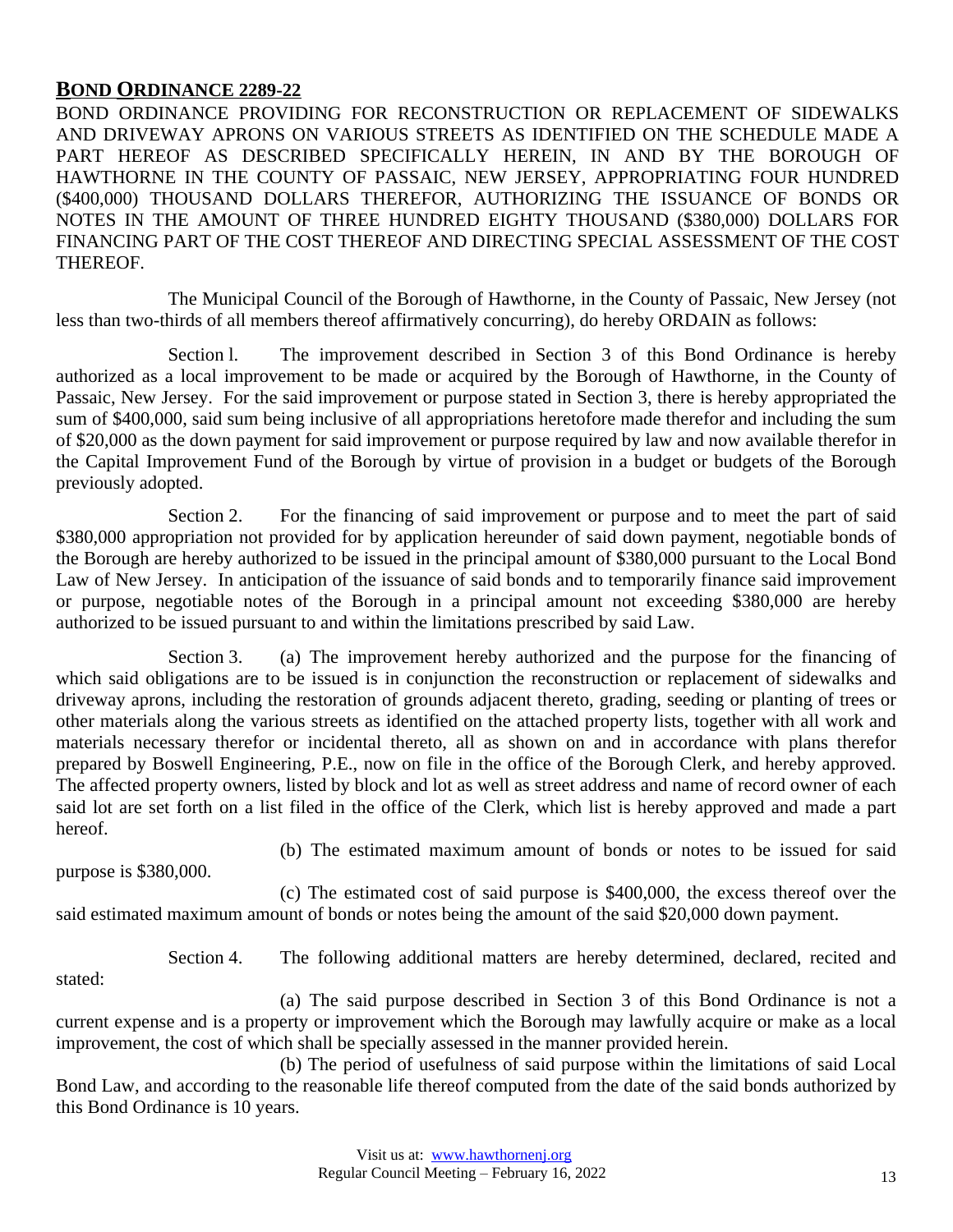(c) The supplemental debt statement required by said Law has been duly made and filed in the office of the Borough Clerk and a complete executed duplicate thereof has been filed in the office of the Director of the Division of Local Finance in the Department of Community Affairs of the State of New Jersey, and such statement shows that the gross debt of the Borough as defined in said Law is increased by the authorization of the bonds and notes provided for in this Bond Ordinance by \$285,000 and that the said obligations authorized by this Bond Ordinance will be within all debt limitations prescribed by said Law.

(d) An aggregate amount not exceeding \$120,000 for items of expense mentioned in and permitted under Section 40A:2-20 of said Law may be included in the foregoing estimate of the cost of said improvement or purpose.

(e) The number of annual installments within which the special assessments are to be levied on the lots and parcels of real estate affected by the improvement is five (5) years.

(f) The estimated maximum aggregate amount of the special assessment is \$380,000.

Section 5. The full faith and credit of the Borough are hereby pledged to the punctual payment of the principal of and interest on the said obligations authorized by this Bond Ordinance. Said obligations shall be direct, unlimited obligations of the Borough, and the Borough shall be obligated to levy ad valorem taxes upon all the taxable property within the Borough for the payment of said obligations and interest thereon without limitations of rate or amount.

Section 6. All bond anticipation notes issued hereunder shall mature at such times as may be determined by the chief financial officer; provided that no note shall mature later than one year from its date. The notes shall bear interest at such rate or rates and be in such form as may be determined by the chief financial officer. The chief financial officer shall determine all matters in connection with notes issued pursuant to this ordinance, and the chief financial officer's signature upon the notes shall be conclusive evidence as to all such determinations. All notes issued hereunder may be renewed from time to time subject to the provisions of N.J.S.A. 40A:2-8(a). The chief financial officer is hereby authorized to sell part or all of the notes from time to time at public or private sale and to deliver them to the purchasers thereof upon receipt of payment of the purchase price plus accrued interest from their dates to the date of delivery thereof. The chief financial officer is directed to report in writing to the governing body at the meeting next succeeding the date when any sale or delivery of the notes pursuant to this ordinance is made. Such report must include the amount, the description, the interest rate, and the maturity schedule of the notes sold, the price obtained and the name of the purchaser.

Section 7. The capital budget of the Borough is hereby amended to conform with the provisions of this Ordinance to the extent of any inconsistency herewith. Resolutions in the form promulgated by the Local Finance Board showing all detail of the amended capital budget and capital program as approved by the Director, Division of Local Government Services, are on file with the Borough Clerk and are available for public inspection.

Section 8. The improvement described in Section 3 of this ordinance shall be undertaken as a sidewalk and driveway apron improvement and the cost thereof shall be assessed in the manner set forth in this paragraph. An accurate account of the cost of construction of the sidewalk and driveway apron, and improvements incidental thereto as described herein, shall be kept, and such cost shall be assessed upon the several properties fronting on the improvement, as nearly as may be in proportion to the particular benefit, advantage or increase in value which the respective parcels of land or real estate shall be deemed to receive by reason of said improvement and in no case shall any assessment on any parcel of land exceed the amount of such peculiar benefit, advantage or increase in value, and if benefit so assessed shall not equal the cost, the balance shall be paid by the Borough.

Section 9. Unless notice of the pendency of this ordinance is given in accordance with N.J.S.A. 40:65-6, the Borough Clerk shall cause Notice of the proposed improvement to be given to the owner or owners of real estate affected thereby prior to the making of the improvement described in Section 3 hereof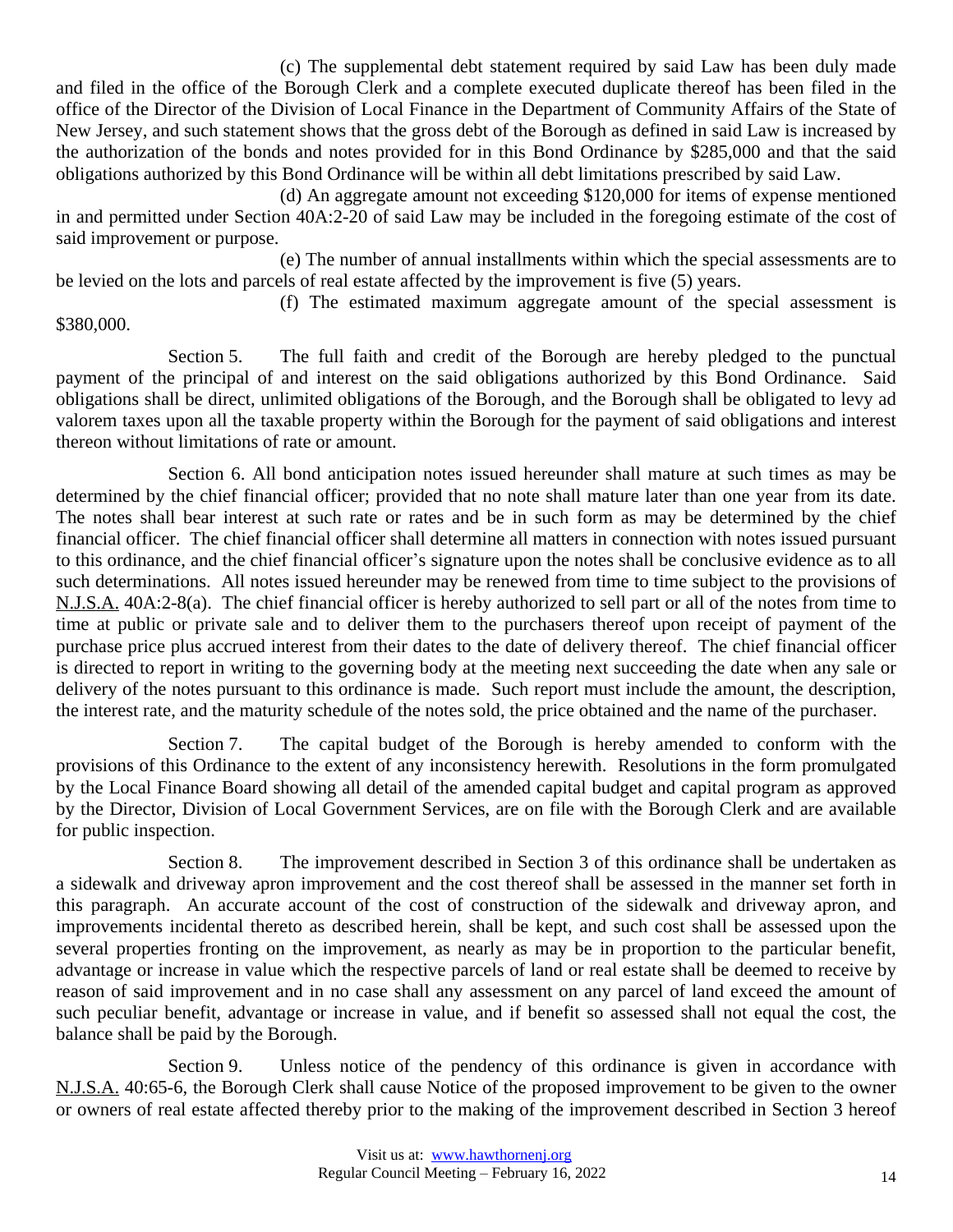or the awarding of any contract for such improvement. The Notice shall contain a description of the property affected sufficient to identify it, a description of the improvement and a statement that unless the owner or owners complete the improvement within 30 days after service thereof, the Borough will make the improvement at the expense of the owner or owners. Such Notice shall be served in accordance with the provisions of N.J.S.A. 40:65-2 to N.J.S.A. 40:65-5, and the proof of service shall be filed with the officer of the Borough in charge of the records of tax liens of the Borough within ten days after service thereof.

Section 10. The owner of any land upon which any assessment for the local improvement shall have been made may pay such assessment in the number of equal yearly installments herein determined, with legal interest on the unpaid balance of the assessment. The first of the installments shall be due and payable two months after the confirmation of the assessment, and such subsequent annual installment and interest shall be payable in each successive year thereafter at such time as the governing body shall by resolution determine, provided that any owner of land so assessed shall have the privilege of paying the whole of any assessment or of any balance of installments with accrued interest thereon at any time. Whenever any such installment shall remain unpaid for thirty (30) days from and after the time it shall become due and payable, the whole assessment or balance thereof shall become and be immediately due and payable and shall draw interest at the rate imposed upon the arrearage of taxes in the Borough and shall be collected in the same manner as provided by law for other past-due assessments. Such assessment shall remain a lien upon the land described herein until the assessment with all installments and accrued interest thereon shall be paid and satisfied. Notwithstanding anything herein to the contrary, the Borough shall have the right to waive default as may be permitted by law.

Section 11. This Bond Ordinance shall take effect 20 days after the first publication thereof after final adoption, as provided by said Local Bond Law.

BE IT RESOLVED, this Ordinance does now pass a first reading and that said Ordinance be further considered for final passage at a meeting of the Governing Body in the Municipal Building, 445 Lafayette Avenue, Hawthorne, New Jersey, on March 2, 2022 and at said time and place all persons interested will be given an opportunity to be heard concerning the same, and the Clerk is hereby authorized and directed to publish said ordinance in The Record once, at least one week prior to said hearing, with a notice of its introduction and of the time and place, when and where said ordinance would be considered for final passage, motion by Councilman Sciarra, seconded by Council Vice President Bennett. On roll call, all voted yes, motion carried.

## **BOND ORDINANCE 2290-22**

BOND ORDINANCE PROVIDING FOR ROAD RECONSTRUCTION, RESURFACING, DRAINAGE, CURB, SIDEWALK AND HANDICAPPED RAMP IMPROVEMENTS ON FIFTH AVENUE AND UTTER AVENUE AS DESCRIBED SPECIFICALLY HEREIN, IN AND BY THE BOROUGH OF HAWTHORNE IN THE COUNTY OF PASSAIC, NEW JERSEY, APPROPRIATING SIX HUNDRED THREE THOUSAND SEVEN HUNDRED (\$603,700) DOLLARS THEREFOR, AND AUTHORIZING THE ISSUANCE OF BONDS OR NOTES IN THE AMOUNT OF TWO HUNDRED THIRTY THOUSAND (\$230,000) DOLLARS OF THE BOROUGH FOR FINANCING THE SAME.

The Municipal Council of the Borough of Hawthorne, in the County of Passaic, New Jersey (not less than two-thirds of all members thereof affirmatively concurring), do hereby ORDAIN as follows:

Section l. The improvement described in Section 3 of this Bond Ordinance is hereby authorized as a general improvement to be made or acquired by the Borough of Hawthorne, in the County of Passaic, New Jersey. For the said improvement or purpose stated in Section 3, there is hereby appropriated the sum of \$603,700, said sum being inclusive of all appropriations heretofore made therefor and including the sum of \$373,700 as the down payment for said improvement or purpose required by law and now available therefor, said sum provided through grants applied for and received by the Borough of Hawthorne in excess of the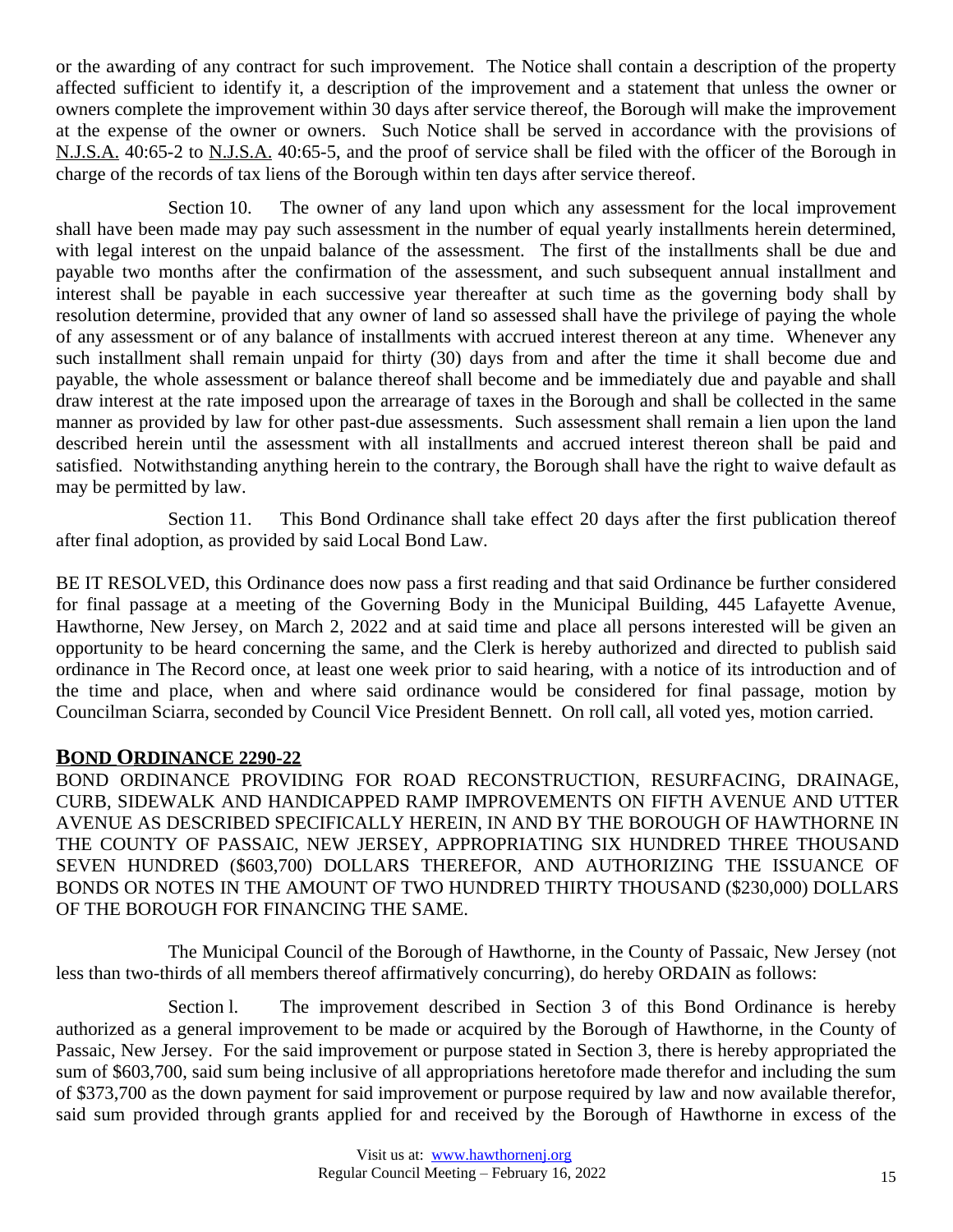amount required by law for such purpose in total sum of \$373,700. The amount of be financed by way of bond or note of the Borough of Hawthorne is \$230,000.

Section 2. For the financing of said improvement or purpose and to meet the part of said \$603,700 appropriation not provided for by application hereunder of said down payment, negotiable bonds of the Borough are hereby authorized to be issued in the principal amount of \$230,000 pursuant to the Local Bond Law of New Jersey. In anticipation of the issuance of said bonds and to temporarily finance said improvement or purpose, negotiable notes of the Borough in a principal amount not exceeding \$230,000 are hereby authorized to be issued pursuant to and within the limitations prescribed by said Law. Said improvement is to be paid for in part by virtue of a grant from the New Jersey Department of Transportation in the amount of \$373,700, which sums beyond the amount utilized as down payment hereunder have been applied against or otherwise deducted from the amount to be financed hereunder.

Section 3. (a) The improvement hereby authorized and the purpose for the financing of which said obligations are to be issued is the resurfacing or reconstruction of parts or portions of road, the construction or reconstruction of drainage facilities, and the reconstruction and installation of, curbs, sidewalks and handicapped ramps on Fifth Avenue and Utter Avenue, together with all work and materials necessary therefor or incidental thereto, all as shown on and in accordance with plans therefor prepared by Boswell Engineering, P.E., now on file in the office of the Borough Clerk, and hereby approved.

purpose is \$230,000.

(b) The estimated maximum amount of bonds or notes to be issued for said

(c) The estimated cost of said purpose is \$603,700, the excess thereof over the said estimated maximum amount of bonds or notes being the amount of the down payment provided for by way of Department of Transportation Funds and down payment hereunder, as set forth herein.

Section 4. The following additional matters are hereby determined, declared, recited and stated:

(a) The said purpose described in Section 3 of this Bond Ordinance is not a current expense and is a property or improvement which the Borough may lawfully acquire or make as a general improvement.

(b) The period of usefulness of said purpose within the limitations of said Local Bond Law, and according to the reasonable life thereof computed from the date of the said bonds authorized by this Bond Ordinance is 20 years.

(c) The supplemental debt statement required by said Law has been duly made and filed in the office of the Borough Clerk and a complete executed duplicate thereof has been filed in the office of the Director of the Division of Local Finance in the Department of Community Affairs of the State of New Jersey, and such statement shows that the gross debt of the Borough as defined in said Law is increased by the authorization of the bonds and notes provided for in this Bond Ordinance by \$230,000 and that the said obligations authorized by this Bond Ordinance will be within all debt limitations prescribed by said Law.

(d) An aggregate amount not exceeding \$120,000 for items of expense mentioned in and permitted under Section 40A:2-20 of said Law may be included in the foregoing estimate of the cost of said improvement or purpose.

Section 5. The full faith and credit of the Borough are hereby pledged to the punctual payment of the principal of and interest on the said obligations authorized by this Bond Ordinance. Said obligations shall be direct, unlimited obligations of the Borough, and the Borough shall be obligated to levy ad valorem taxes upon all the taxable property within the Borough for the payment of said obligations and interest thereon without limitations of rate or amount.

Section 6. All bond anticipation notes issued hereunder shall mature at such times as may be determined by the chief financial officer; provided that no note shall mature later than one year from its date.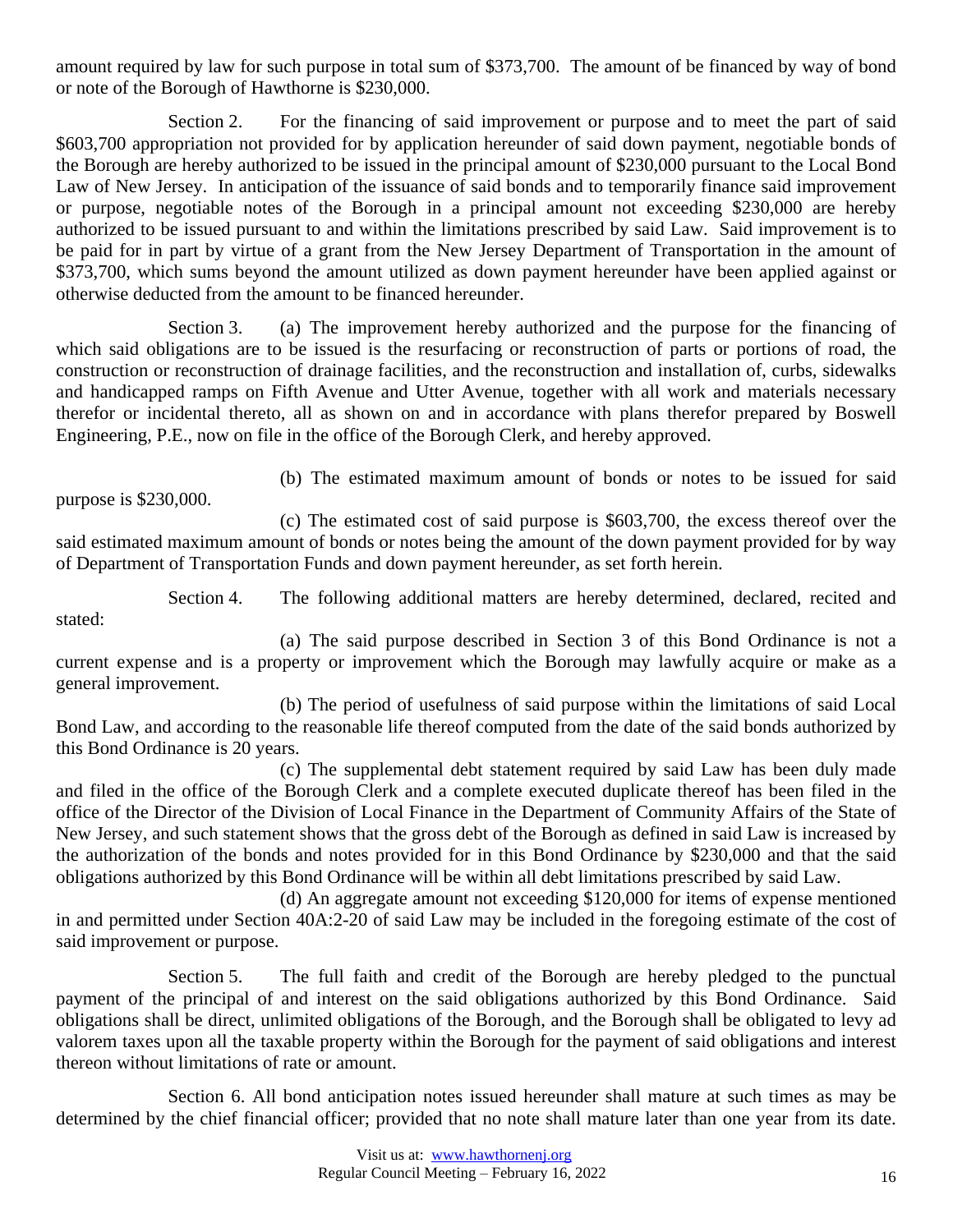The notes shall bear interest at such rate or rates and be in such form as may be determined by the chief financial officer. The chief financial officer shall determine all matters in connection with notes issued pursuant to this ordinance, and the chief financial officer's signature upon the notes shall be conclusive evidence as to all such determinations. All notes issued hereunder may be renewed from time to time subject to the provisions of N.J.S.A. 40A:2-8(a). The chief financial officer is hereby authorized to sell part or all of the notes from time to time at public or private sale and to deliver them to the purchasers thereof upon receipt of payment of the purchase price plus accrued interest from their dates to the date of delivery thereof. The chief financial officer is directed to report in writing to the governing body at the meeting next succeeding the date when any sale or delivery of the notes pursuant to this ordinance is made. Such report must include the amount, the description, the interest rate, and the maturity schedule of the notes sold, the price obtained and the name of the purchaser.

Section 7. The capital budget of the Borough is hereby amended to conform with the provisions of this Ordinance to the extent of any inconsistency herewith. Resolutions in the form promulgated by the Local Finance Board showing all detail of the amended capital budget and capital program as approved by the Director, Division of Local Government Services, are on file with the Borough Clerk and are available for public inspection.

Section 8. This Bond Ordinance shall take effect 20 days after the first publication thereof after final adoption, as provided by said Local Bond Law.

BE IT RESOLVED, this Ordinance does now pass a first reading and that said Ordinance be further considered for final passage at a meeting of the Governing Body in the Municipal Building, 445 Lafayette Avenue, Hawthorne, New Jersey, on March 2, 2022 and at said time and place all persons interested will be given an opportunity to be heard concerning the same, and the Clerk is hereby authorized and directed to publish said ordinance in The Record once, at least one week prior to said hearing, with a notice of its introduction and of the time and place, when and where said ordinance would be considered for final passage, motion by Councilman Sciarra, seconded by Councilwoman Laiosa. On roll call, all voted yes, motion carried.

# **RESOLUTIONS**

## **CONSENT AGENDA: R 34-22 through R 37-22**

#### **R 34-22 Introduced by Councilman Wojtecki**

WHEREAS, various appropriations in the 2021 Municipal Budget may be over expended and others under expended.

NOW, THEREFORE, BE IT RESOLVED, by the Municipal Council of the Borough of Hawthorne that the Treasurer be and is hereby authorized to make the following transfers:

| <b>Current Fund</b>        |                     |                        |                          |
|----------------------------|---------------------|------------------------|--------------------------|
| <b>TO</b>                  | <b>FROM</b>         | <b>AMOUNT</b>          | <b>TOTAL TRANSFER</b>    |
| Engineering Services O/E   | Group Insurance O/E |                        |                          |
| 01.2010.20.1652.020        | 01.2010.23.2202.093 | \$10,400.00            | \$10,400.00              |
| General Administration S/W | Group Insurance O/E | \$1,900.00             | 1,900.00<br><sup>S</sup> |
| 01.2010.20.1001.001        | 01.2010.23.2202.093 |                        |                          |
|                            |                     | <b>TOTAL TRANSFERS</b> | \$12,300.00              |

#### **R 35-22 Introduced by Councilman Wojtecki**

WHEREAS, the properties listed below filed an assessment appeal with the Tax Court of New Jersey, and,

WHEREAS, the Tax Court reduced their assessments therefore reducing their taxes for the year 2021,

WHEREAS, all their taxes were already paid,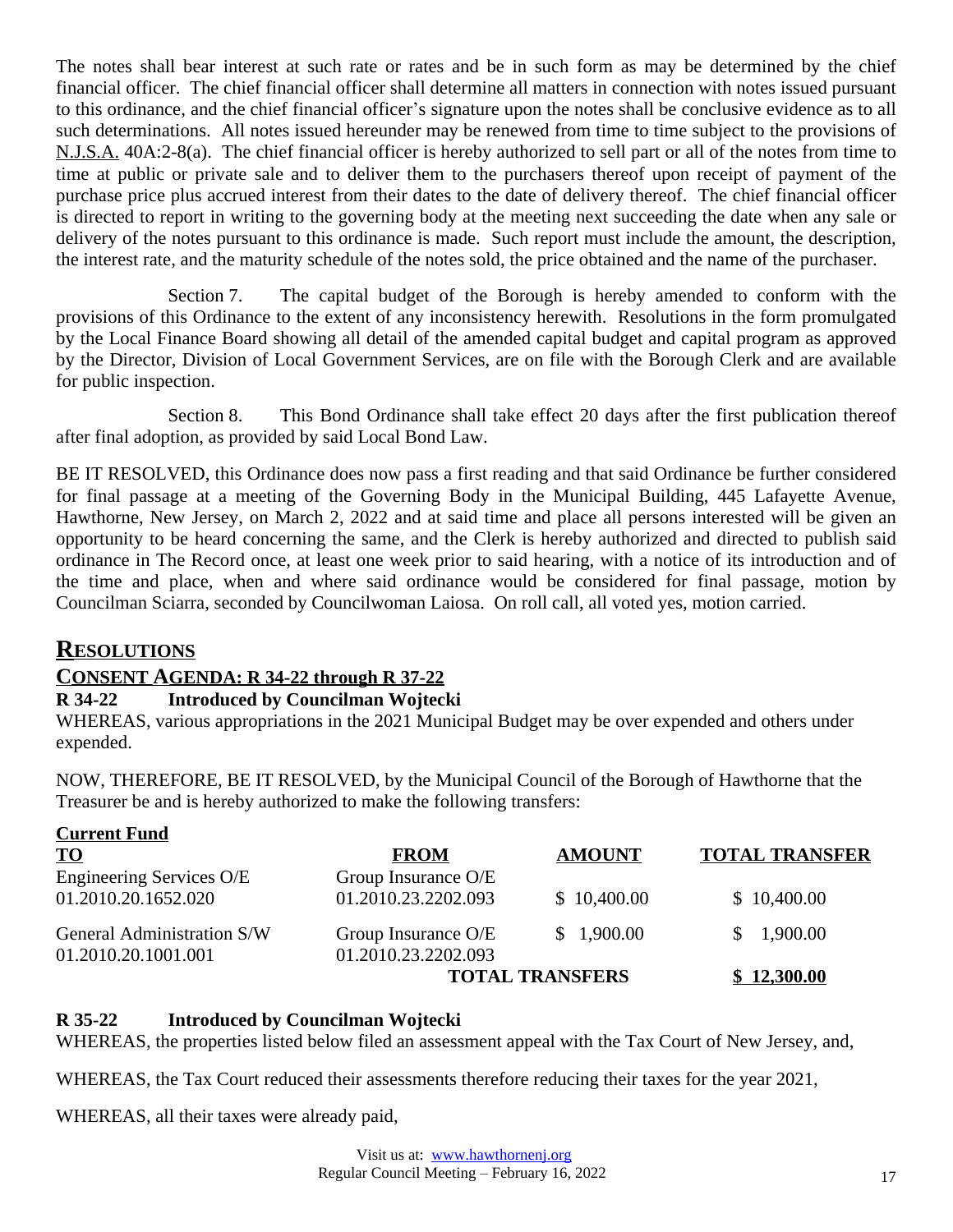NOW, THEREFORE, BE IT RESOLVED that the Treasurer be authorized to issue a check in the amount listed below and to be charged against Tax Appeals.

BLOCK LOT ASSESSMENT REDUCTION REFUND to be issued as a check 104 15 153,100 \$4,427.65 Check payable to: Irwin & Heinze, P.A. Attorney Trust Account Mail to: Heinze Law, PA 383 Main Street Suite 101 Chatham, NJ 17928

104 19 34,500 \$ 997.74 Check payable to: Jennifer R. Jacobus, Esq.,Attorney for S.B.G. Realty C/O Solan Mgmt. Mail to: Jennifer R Jacobus, Esq. 201 Littleton Road Suite 100 Morris Plains, NJ 07950

**R 36-22** Engineers Design and Implementation of Sound Attenuation at 204 Wagaraw Road PULLED

#### **R 37-22 Introduced by Councilman Wojtecki**

WHEREAS, the Tax Assessor has recommended the settlement of a real estate tax appeal now pending in the Tax Court of New Jersey, by adjustment of the assessment for the tax years in dispute for the properties listed below and the same appears to be fair and reasonable;

NOW THEREFORE, BE IT RESOLVED, by the Municipal Council of the Borough of Hawthorne, in the County of Passaic and State of New Jersey, that the following settlement of cases pending in the Tax Court of New Jersey be, and hereby is, approved, and the Borough Attorney is hereby authorized and directed to execute a Stipulation of Settlement, and any other document necessary or appropriate to effectuate the same, in accordance with the memo submitted herewith and made a part hereof.

| <b>Property Owner</b> | <b>Property Address</b> | Block and Lot           |
|-----------------------|-------------------------|-------------------------|
| 211 Sixth Avenue, LLC | 215 Sixth Avenue        | <b>Block 237, Lot 1</b> |
|                       | 211 Sixth Avenue        | <b>Block 237, Lot 2</b> |
|                       | 204 Sixth Avenue        | Block 237, Lot 11       |
|                       |                         |                         |

Council President Matthews entertained a motion to adopt consent agenda resolutions R 34-22, R 35-22 and R 37-22 motion by Councilman Wojtecki, seconded by Councilman Sciarra, on roll call, all voted yes, motion carried.

#### **OFF-CONSENT**

#### **R 38-22 Introduced by Councilman Sciarra**

WHEREAS, an emergency has arisen with respect to the amounts allocated in the 2022 Temporary Operating Budget and/or the 2022 Temporary Water Operating Budget; salary and wages and other expenses due to the permanent budget not yet being adopted, and the 2020 temporary appropriations are inadequate to provide for these expenses for the aforesaid reason, N.J.S.A. 40A:4-20 provides for the creation of emergency temporary appropriations, and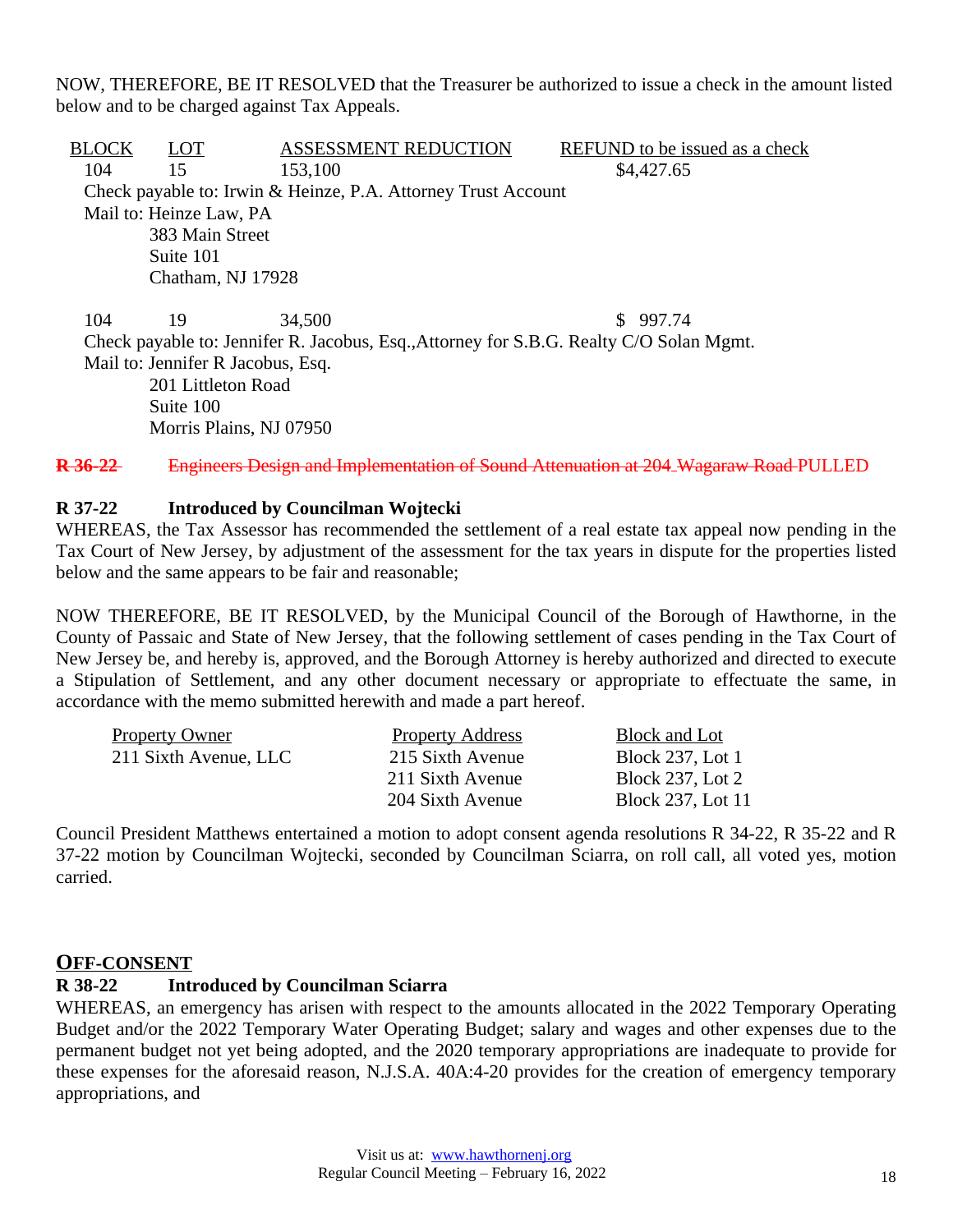WHEREAS, the said temporary appropriations are limited to 26.25% of the total appropriation in the 2021 budget, exclusive of any appropriations for Debt Service, Public Assistance and Capital Improvement Fund in the said 2021 budget.

NOW, THEREFORE, BE IT RESOLVED, by Municipal Council of the Borough of Hawthorne (not less than two-thirds of the members thereof affirmatively concurring) that in accordance with N.J.S.A. 40A:4-20, that the following temporary appropriations be made and that a certified copy of this resolution be transmitted to the Treasurer for her records.

Council President Matthews entertained a motion to adopt off-consent agenda resolution R 38-22, motion by Councilman Sciarra, seconded by Councilwoman Laiosa, on roll call, all voted yes, motion carried.

# **REPORTS OF SPECIAL COUNCIL COMMITTEES**

Councilman Sciarra reported the Hawthorne Board of Education had a meeting last night, they have hired a new principal, Kevin Fister, who will be starting on July 1<sup>st</sup> at the high school. The New York Jets made a donation of \$8,000 to the high school to start a pilot program for a girls' flag football team. There will be an eight-game season with 40 girls interested from Hawthorne. Games will be at 7PM starting in April with the Championship game being played at MetLife stadium. The window referendum projects are coming to a completion, with work to begin on the interior door projects. Summer projects will be two science labs, and an art and band room at the high school. The fire alarm systems will also be updated. The air conditioning project for the auditorium is complete. The Superintendent has asked everyone to check the school district's website for updates on the projects and the pictures of the referendum. There was conversation on the school budget with the additional students that are going out of district. In September the expected enrollment from Hawthorne to PCTI will be 164 students. Tuition is expected to exceed more than \$2 million from their budget going to PCTI. The next Board of Education meeting will be on March 15<sup>th</sup> at 7:00pm with a location to be determined.

Council Vice President Bennett reported he attended the Board of Rec Zoom meeting where background checks were discussed, however, Administrator Maurer covered that in his report.

Council President Matthews reported the Chamber of Commerce dinner on April 27th has been postponed until January 27, 2023, the last Friday in January. He asked Clerk Fernandez if this has an effect on the rehearsal dinner for the Municipal Alliance. She said it did not, but the school is talking about having the rehearsal take place during the day so that the LMS students can attend so there may not be a rehearsal/dinner anyway. In lieu of the dinner the Chamber of Commerce will be launching their new website on April 27th, and will be hosting an open house. Last night at the Planning Board meeting the application of 542 Goffle Road was formally started. They heard from the engineer as well as the architect with some potentially major tweaks that were discussed. The next hearing will be held on March 15<sup>th</sup>.

## **CORRESPONDENCE None.**

 $P$ **II** I  $C$ 

| DILLIS                        |                                |          |                 |
|-------------------------------|--------------------------------|----------|-----------------|
| <b>Vendor Name</b>            | <b>Description</b>             | Amount   | <b>Check Id</b> |
| ACTION DATA SERVICES          | PAYROLL PROCESSING #2 1/28/22  | 494.26   | 30924           |
| ACTION DATA SERVICES          | PAYROLL PROCESSING #2 1/28/22  | 123.56   | 42535           |
| AGRA ENVIRONMENTAL SVC        | FEE FOR EACH MONTH             | 840.00   | 42536           |
| AMERICAN HOSE & HYDRAULICS CO | REPAIRS TO VAC TRUCK           | 4.283.99 | 30925           |
| AMERICAN HOSE & HYDRAULICS CO | REPAIRS C-2                    | 336.48   | 30925           |
| ANJEC                         | 2022 ANUAL MEMBERSHIP          | 425.00   | 30926           |
| AP CERTIFIED TESTING, LLC     | DRILL AND TAP SHARPENING       | 80.00    | 42537           |
| AP CERTIFIED TESTING, LLC     | FIELD TESTS OF BACK FLOW DEVIC | 1,200.00 | 30927           |
|                               |                                |          |                 |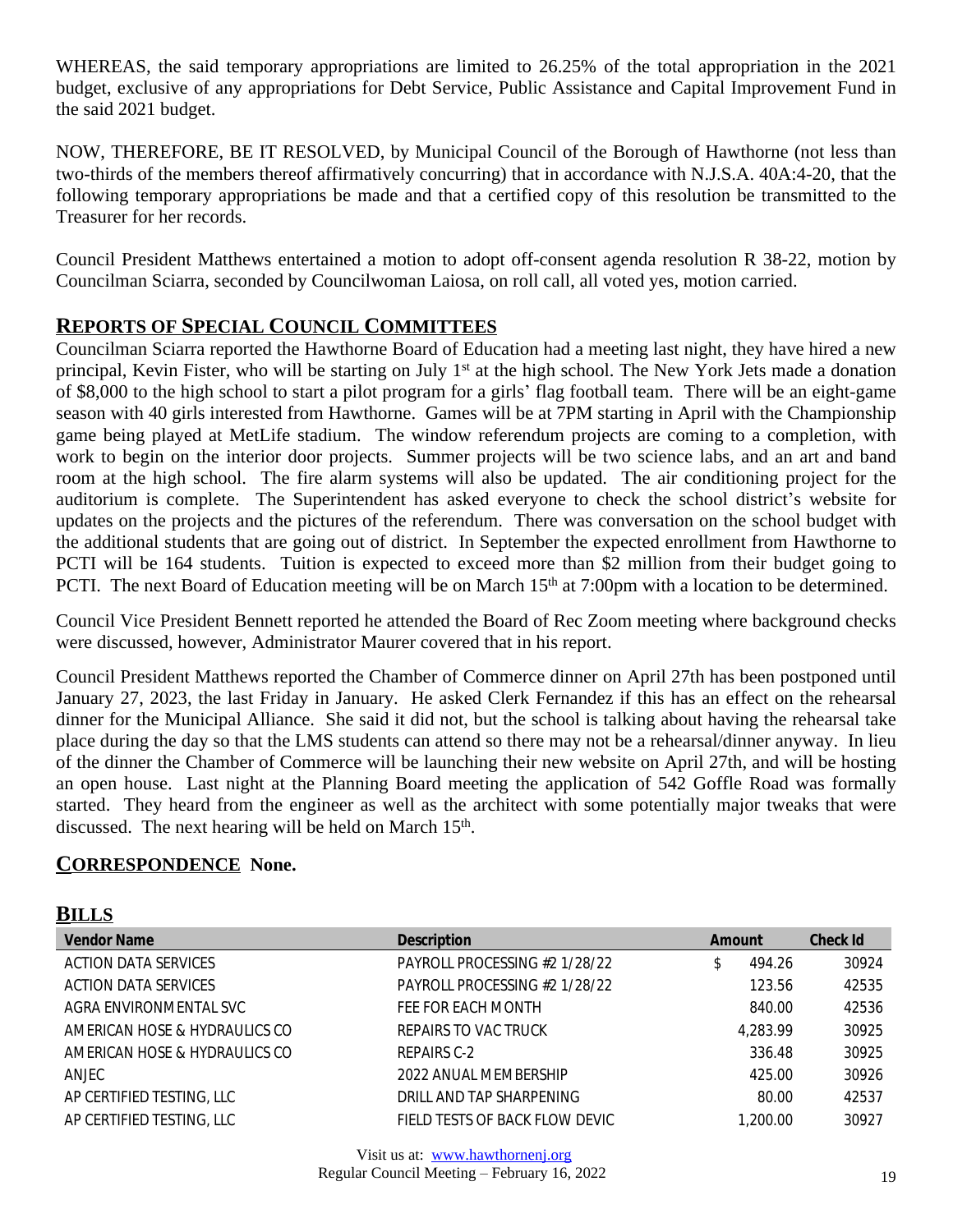| BERGENFIELD FIRE TRAINING CTR        | HED LIVE FIRE TRAINING         | 1,600.00  | 30928 |
|--------------------------------------|--------------------------------|-----------|-------|
| <b>BEYER FORD</b>                    | 2021 FORD POLICE INTERCEPTOR   | 38,638.41 | 30929 |
| BEYOND THE BASICS FIRE               | LEADERSHIP EXEMPLIFIED CLASS   | 750.00    | 30930 |
| BOB'S TIRES & WHEELS INC             | 2022 TIRE REPAIRS              | 44.00     | 30931 |
| <b>BOB'S TIRES &amp; WHEELS INC</b>  | 2022 TIRE REPAIRS              | 44.00     | 30931 |
| <b>BOB'S TIRES &amp; WHEELS INC</b>  | 2022 TIRE REPAIRS              | 44.00     | 30931 |
| BOSWELL ENGINEERING, INC             | TRAFFIC STUDY ANALYSIS 3 SPOTS | 3,370.50  | 30932 |
| BOSWELL ENGINEERING, INC             | PROFESSIONAL ENGINEERING       | 11,592.00 | 30932 |
| BOSWELL ENGINEERING, INC             | PPF SS 60 GOFFLE ROAD LLC      | 1,128.00  | 5662  |
| BOSWELL ENGINEERING, INC             | PPF SS 60 GOFFLE ROAD LLC      | 904.00    | 5662  |
| BOSWELL ENGINEERING, INC             | PPF SS 60 GOFFLE ROAD LLC      | 951.50    | 5662  |
| BOSWELL ENGINEERING, INC             | PPF SS 60 GOFFLE ROAD LLC      | 692.00    | 5662  |
| BOSWELL ENGINEERING, INC             | PPF SS 60 GOFFLE ROAD LLC      | 789.50    | 5662  |
| BOSWELL ENGINEERING, INC             | PPF SS 60 GOFFLE ROAD LLC      | 636.00    | 5662  |
| BOSWELL ENGINEERING, INC             | PPF SS 60 GOFFLE ROAD LLC      | 538.50    | 5662  |
| BOSWELL ENGINEERING, INC             | 542 GOFFLE RD SPMG HAWTHORNE   | 759.50    | 5663  |
| BOSWELL ENGINEERING, INC             | 47&51 GOFFLE RD/MDL REALTY     |           |       |
|                                      |                                | 693.00    | 5664  |
| BOSWELL ENGINEERING, INC             | 31 ROCKLEDGE RD FUSCO          | 108.50    | 5665  |
| BOSWELL ENGINEERING, INC             | 202 VANWINKLE AVE              | 531.00    | 5666  |
| BOSWELL ENGINEERING, INC             | <b>GENERAL ENGINEERING</b>     | 6,100.00  | 30932 |
| BOSWELL ENGINEERING, INC             | <b>GENERAL ENGINEERING</b>     | 4,296.00  | 30932 |
| BROADHURST SHEET METAL INC           | V-1 BASIN CLEANER SCREEN       | 175.00    | 30934 |
| BROWN'S JANITORIAL SUPPLY            | JANITORIAL SUPPLIES-BORO HALL  | 137.51    | 30935 |
| BROWN'S JANITORIAL SUPPLY            | JANITORIAL SUPPLIES-BORO HALL  | 23.58     | 30935 |
| <b>BURGIS ASSOCIATES, INC</b>        | MASTER PLAN EXAMINATION R14919 | 105.00    | 30936 |
| <b>BURGIS ASSOCIATES, INC</b>        | NJDEP MASTER PLAN              | 35.00     | 2039  |
| <b>BURGIS ASSOCIATES, INC</b>        | SPGM 542 GOFFLE ROAD           | 560.00    | 5661  |
| C.W NIELSEN MANUFACTURING CORP       | CODE ENFORCEMENT BADGE         | 125.00    | 30942 |
| CABLEVISION/OPTIMUM                  | CABLEVISION/OPTIMUM SERVICES   | 623.27    | 30937 |
| CABLEVISION/OPTIMUM                  | CABLEVISION/OPTIMUM SERVICES   | 111.71    | 42538 |
| CABLEVISION/OPTIMUM                  | CABLEVISION/OPTIMUM SERVICES   | 53.60     | 30937 |
| CANON FINANCIAL SVCS INC             | WATER                          | 43.00     | 42539 |
| CANON FINANCIAL SVCS INC             | ROAD COPIER LEASE FEE          | 43.00     | 30938 |
| CEUNION                              | <b>GREEN PURCHASING</b>        | 27.50     | 30939 |
| CEUNION                              | <b>GREEN PURCHASING</b>        | 27.50     | 30939 |
| <b>CINTAS CORP</b>                   | BORO HALL RUG SRV DOOR MATS    | 227.79    | 30940 |
| COASTAL DISTRIBUTION PATERSON        | <b>TRANSFER STATION FEES</b>   | 113.75    | 30941 |
| <b>COASTAL DISTRIBUTION PATERSON</b> | <b>TRANSFER STATION FEES</b>   | 400.75    | 30941 |
| COASTAL DISTRIBUTION PATERSON        | <b>TRANSFER STATION FEES</b>   | 841.76    | 30941 |
| CORE & MAIN LP                       | WATER VALVE-ALPHA XL-7.20      | 435.00    | 42543 |
| CORE & MAIN LP                       | WATER VALVE-25060AAXL AFC ALPH | 2,925.00  | 42543 |
| CORE & MAIN LP                       | <b>HYDRANT PARTS</b>           | 8,507.00  | 42543 |
| DOWNES TREE SERVICE, INC.            | JULY TOWN TREES FOR REMOVAL    | 8,575.00  | 30943 |
| DOWNES TREE SERVICE, INC.            | SEPT. PRUNING TREES            | 4,050.00  | 30943 |
| DOWNES TREE SERVICE, INC.            | TOWN TREE REMOVALS - SEPT      | 6,000.00  | 30943 |
| DOWNES TREE SERVICE, INC.            | R-14 SERVICE-PARTS             | 256.23    | 30943 |
| DOWNES TREE SERVICE, INC.            | R-14 SERVICE-LABOR             | 460.00    | 30943 |
| DOWNES TREE SERVICE, INC.            | PRUNING TREES                  | 3,195.00  | 30943 |
|                                      |                                |           |       |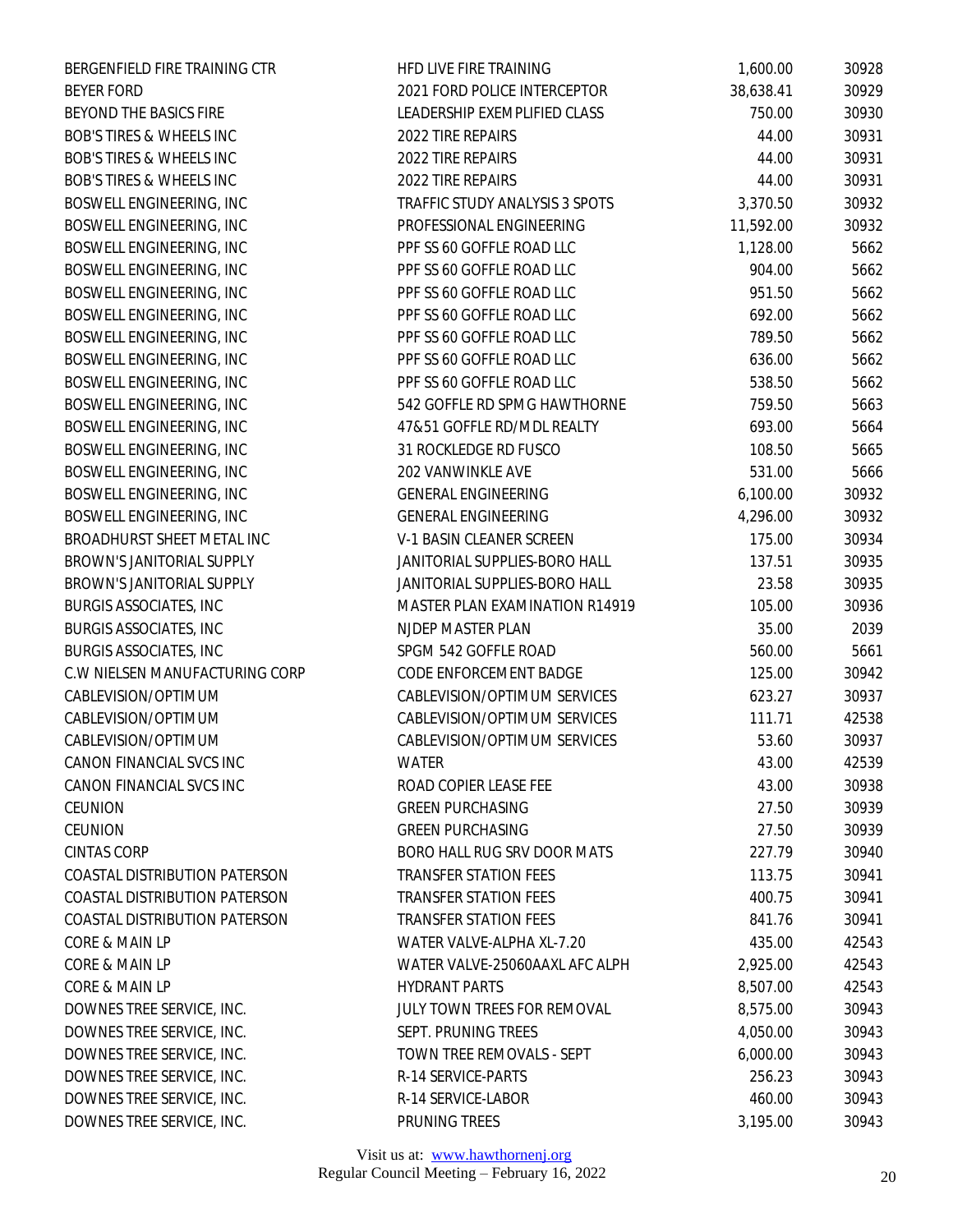| DOWNES TREE SERVICE, INC.       | PLOWING JAN 29, 2022            | 7,590.00  | 30943 |
|---------------------------------|---------------------------------|-----------|-------|
| <b>EDMUNDS &amp; ASSOCIATES</b> | MAINTENANCE CONTRACT            | 5,647.49  | 30944 |
| <b>EDMUNDS &amp; ASSOCIATES</b> | MAINTENANCE CONTRACT            | 5,647.49  | 30944 |
| <b>EDMUNDS &amp; ASSOCIATES</b> | CONTRACT/VALIDATOR              | 5,647.49  | 42540 |
| ELEANOR C. WENZKE               | REFUND ESCROW PERMIT 21-0657    | 80.50     | 5660  |
| ELECTRONIC DRIVER & CONTROLS    | SERVICE FEES-SOUTH STA PUMPS    | 855.75    | 42541 |
| <b>ELLEN BROGNO</b>             | AD/PRESENTATION FOLDERS         | 20.00     | 30945 |
| ELLEN BROGNO                    | AD/PRESENTATION FOLDERS         | 41.97     | 30945 |
| ELLEN BROGNO                    | REIMBURSEMENT GLASSES           | 210.00    | 30945 |
| FDR HITCHES LLC                 | TRUCK REPAIRS FOR DPW-ROAD      | 146.64    | 30946 |
| FDR HITCHES LLC                 | TRUCK REPAIRS FOR DPW-WATER     | 225.00    | 42542 |
| FDR HITCHES LLC                 | TRUCK REPAIRS FOR DPW-ROAD      | 148.76    | 30946 |
| FDR HITCHES LLC                 | TRUCK REPAIRS FOR DPW-ROAD      | 346.31    | 30946 |
| FDR HITCHES LLC                 | TRUCK REPAIRS FOR DPW-ROAD      | 129.54    | 30946 |
| FDR HITCHES LLC                 | TRUCK REPAIRS FOR DPW-ROAD      | 146.64    | 30946 |
| FIRE & SAFETY SERVICES          | ENGINE 1 PM DEFECT REPAIRS      | 1,033.30  | 30947 |
| FIREFIGHTER ONE LLC             | E3 STORZ ADAPTER/EQUIPMENT      | 204.12    | 30948 |
| FIREFIGHTER ONE LLC             | SHUT OFF WITH PISTOL GRIP       | 369.92    | 30948 |
| FIREFIGHTER ONE LLC             | PLAIN TIP ORIFICE               | 106.08    | 30948 |
| GAETA RECYCLING CO, INC.        | JANUARY 2022                    | 41,713.98 | 30949 |
| <b>GINA BROWN</b>               | <b>GINA BROWN EYE GLASSES</b>   | 15.00     | 30950 |
| GOFFLE BROOK FARM & GARDEN CEN  | <b>BORO HALL FLOWERS</b>        | 385.00    | 30951 |
| GOLD TYPE BUSINESS MACHINES,    | E-TICKET QUARTERLY FEES         | 1,111.04  | 30952 |
| HARD ROCK HOTEL & CASINO        | 2022 CLERKS CONFERENCE          | 357.00    | 30953 |
| HAWTHORNE AUTO LAB              | POLICE VEHICLE REPAIRS          | 332.16    | 30954 |
| HAWTHORNE AUTO LAB              | POLICE VEHICLE REPAIRS          | 1,393.80  | 30954 |
| <b>HAWTHORNE AUTO LAB</b>       | POLICE VEHICLE REPAIRS          | 58.45     | 30954 |
| HAWTHORNE AUTO LAB              | POLICE VEHICLE REPAIRS          | 157.45    | 30954 |
| HAWTHORNE AUTO LAB              | POLICE VEHICLE REPAIRS          | 550.06    | 30954 |
| HAWTHORNE AUTO LAB              | POLICE VEHICLE REPAIRS          | 36.00     | 30954 |
| HAWTHORNE AUTO LAB              | POLICE VEHICLE REPAIRS          | 70.50     | 30954 |
| HAWTHORNE AUTO LAB              | POLICE VEHICLE REPAIRS          | 475.26    | 30954 |
| HAWTHORNE AUTO LAB              | POLICE VEHICLE REPAIRS          | 95.49     | 30954 |
| <b>HAWTHORNE AUTO LAB</b>       | POLICE VEHICLE REPAIRS          | 62.50     | 30954 |
| <b>HAWTHORNE AUTO LAB</b>       | POLICE VEHICLE REPAIRS          | 895.94    | 30954 |
| <b>HAWTHORNE AUTO LAB</b>       | POLICE VEHICLE REPAIRS          | 74.50     | 30954 |
| <b>HAWTHORNE AUTO LAB</b>       | POLICE VEHICLE REPAIRS          | 139.40    | 30954 |
| HAWTHORNE AUTO LAB              | POLICE VEHICLE REPAIRS          | 127.97    | 30954 |
| HAWTHORNE CAR WASH, INC         | POLICE VEHICLE WASHING          | 516.00    | 30955 |
| HAWTHORNE MUNICIPAL COURT       | JANUARY 2022 CC BILL            | 28.76     | 30956 |
| HENRY'S PLUMBING & HEATING INC  | PLUMBING & HEATING-WATER        | 14.95     | 42544 |
| HOME SUPPLY & LUMBER CO., INC.  | MISC PART/SUPPLIES-WATER        | 87.96     | 42545 |
| INTERACTIVE DATA, LLC           | IDI YEARLY MAINTENANCE          | 50.00     | 30958 |
| INTERNATIONAL ASSOCIATION OF    | 2022 INTERNATIONAL CHIEF'S DUES | 190.00    | 30957 |
| JDR NEEDLEWORKS LLC             | QUILTED JACKET                  | 60.00     | 30959 |
| JDR NEEDLEWORKS LLC             | <b>SHIRTS</b>                   | 900.00    | 30959 |
| JDR NEEDLEWORKS LLC             | <b>JACKET</b>                   | 200.00    | 30959 |
| JERSEY ELEVATOR INC             | <b>BORO HALL ELEVATOR</b>       | 175.73    | 30960 |
|                                 |                                 |           |       |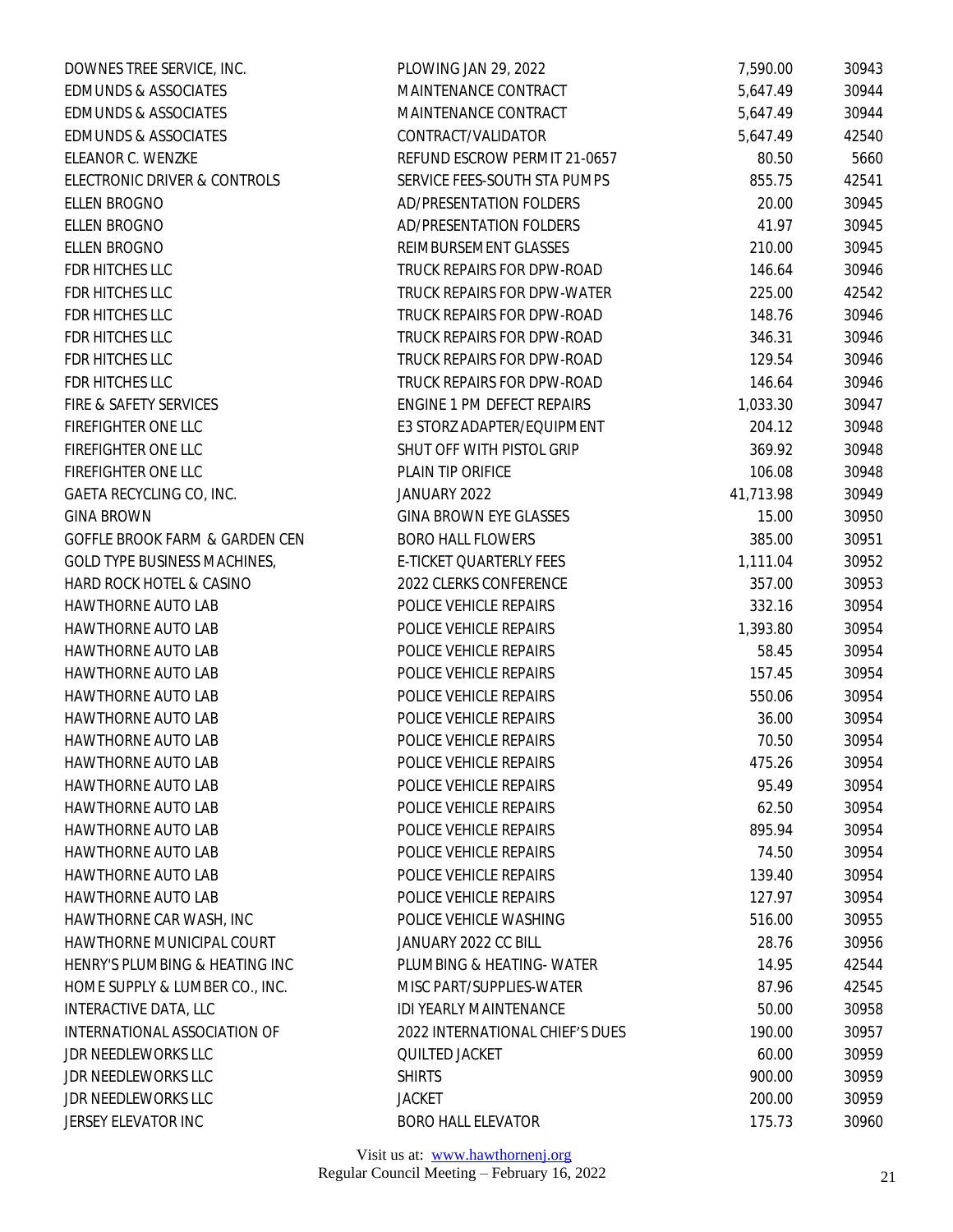| <b>JESCO INC</b>               | REPAIRS TO DPW R-14 TRUCK        | 3,895.63 | 30961 |
|--------------------------------|----------------------------------|----------|-------|
| <b>LAURIE FOLEY</b>            | SIDING AMBULANCE/SCISSORS        | 47.20    | 30962 |
| <b>LAURIE FOLEY</b>            | SIDING AMBULANCE/SCISSORS        | 200.06   | 30962 |
| LogMeIn COMMUNICATIONS, INC.   | GO TO MEETING PLUS 2/1-2/28/22   | 117.13   | 148   |
| LUSCHER'S AUTO INC             | ROAD R10 REPAIRS                 | 310.10   | 30963 |
| LUSCHER'S AUTO INC             | WIRING SYSTEM FOR PLOW LIGHT     | 250.24   | 30963 |
| LUSCHER'S AUTO INC             | OIL/FILTER CHANGE                | 129.16   | 30963 |
| LUSCHER'S AUTO INC             | REPAIRS FOR VEHICLE W-4          | 168.46   | 42546 |
| LUSCHER'S AUTO INC             | <b>REPAIRS F-1</b>               | 2,493.59 | 30963 |
| LUSCHER'S AUTO INC             | AUTO SRV VARIOUS DPW TRUCKS      | 1,698.10 | 30963 |
| M & B SEPTIC SERVICE, LLC      | FRANKLIN FIELD PORT-A-POTTY      | 95.00    | 30965 |
| MARIA PARTY PLANNER LLC        | COSTUMED CHARACTERS TREE LIGHT   | 1,140.00 | 30964 |
| MC NERNEY & ASSO               | REIVEW PLAINTIFF APPRAISAL       | 300.00   | 30966 |
| MCMANIMON, SCOTLAND & BAUMANN  | <b>BOND SALE</b>                 | 635.52   | 3863  |
| MCMANIMON, SCOTLAND & BAUMANN  | <b>BOND SALE</b>                 | 635.52   | 3863  |
| MCMANIMON, SCOTLAND & BAUMANN  | <b>BOND SALE</b>                 | 635.50   | 3863  |
| MCMANIMON, SCOTLAND & BAUMANN  | <b>BOND SALE</b>                 | 635.52   | 3863  |
| MCMANIMON, SCOTLAND & BAUMANN  | <b>BOND SALE</b>                 | 635.50   | 3863  |
| MCMANIMON, SCOTLAND & BAUMANN  | <b>BOND SALE</b>                 | 635.50   | 3863  |
| MCMANIMON, SCOTLAND & BAUMANN  | <b>BOND SALE</b>                 | 635.52   | 1251  |
| MICHAEL J. PASQUALE, ESQ       | LIQUOR LICENSE                   | 297.50   | 30967 |
| MICHAEL J. PASQUALE, ESQ       | MISC SERVICES                    | 1,356.25 | 30967 |
| MICHAEL J. PASQUALE, ESQ       | APPEALS                          | 831.25   | 30967 |
| MICHAEL J. PASQUALE, ESQ       | ORDINANCE REVIEW                 | 262.50   | 1252  |
| MICHAEL J. PASQUALE, ESQ       | ORDINANCE REVIEW                 | 87.50    | 3864  |
| MICROSYSTEMS-NJ.COM, LLC       | POST CARDS/SOFTWARE              | 3,651.46 | 30968 |
| MICROSYSTEMS-NJ.COM, LLC       | POST CARDS/SOFTWARE              | 85.00    | 30968 |
| MICROSYSTEMS-NJ.COM, LLC       | POST CARDS/SOFTWARE              | 120.00   | 30968 |
| MICROSYSTEMS-NJ.COM, LLC       | POST CARDS/SOFTWARE              | 1,700.00 | 30968 |
| MURPHY COMMUNICATIONS          | OEM VEHICLE EMERGENCY LTS, SIR   | 9,525.05 | 30969 |
| NJ ASSOC OF CHIEFS OF POLICE   | 2022 STATE CHIEFS DUES           | 275.00   | 30970 |
| NJ DEPARTMENT OF HEALTH        | COVER LICENSE 1-450              | 607.80   | 6289  |
| NJ MOTOR VEHICLE COMMISSION    | NEW TITLE/REGISTRATION           | 60.00    | 31003 |
| NJ MOTOR VEHICLE COMMISSION    | NEW TITLE/REGISTRATION           | 60.00    | 31003 |
| NJ PLANNING OFFICIALS          | MADNATORY TRAINING COURSE        | 885.00   | 30971 |
| NORTH JERSEY MEDIA GROUP INC   | NOA TAKEN NOTICE                 | 9.90     | 30972 |
| NORTH JERSEY MEDIA GROUP INC   | ORD, AWARD, CORRECTION NOTICE    | 126.00   | 30972 |
| NORTH JERSEY MEDIA GROUP INC   | ORD, AWARD, CORRECTION NOTICE    | 18.90    | 30972 |
| NORTH JERSEY MEDIA GROUP INC   | ORD, AWARD, CORRECTION NOTICE    | 19.80    | 30972 |
| NORTH JERSEY MEDIA GROUP INC   | NOTICE, ZBA MTG HERALD, MTG RECO | 41.80    | 30972 |
| NORTH JERSEY MEDIA GROUP INC   | NOTICE, ZBA MTG HERALD, MTG RECO | 13.30    | 30972 |
| NORTH JERSEY MEDIA GROUP INC   | NOTICE, ZBA MTG HERALD, MTG RECO | 15.75    | 30972 |
| ONE CALL CONCEPTS, INC.        | DPW MONTHLY MARKOUTS 2022        | 250.25   | 42547 |
| P & A AUTO PARTS, INC          | AUTO SUPPLIES ROAD-EQUIPMENT     | 107.62   | 30973 |
| PASCACK DATA SERVICES          | <b>BACKUP SERVER RENEWALS</b>    | 5,472.14 | 30974 |
| PASSAIC CTY POLICE CHIEFS ASSN | 2022 PASSAIC CO. CHIEFS DUES     | 200.00   | 30975 |
| PENGUIN MANAGEMENT, INC        | EDISPATCH 1/1/22-6/30/22         | 828.00   | 30976 |
| PENGUIN MANAGEMENT, INC        | ADDITIONAL 10 PACK               | 60.00    | 30976 |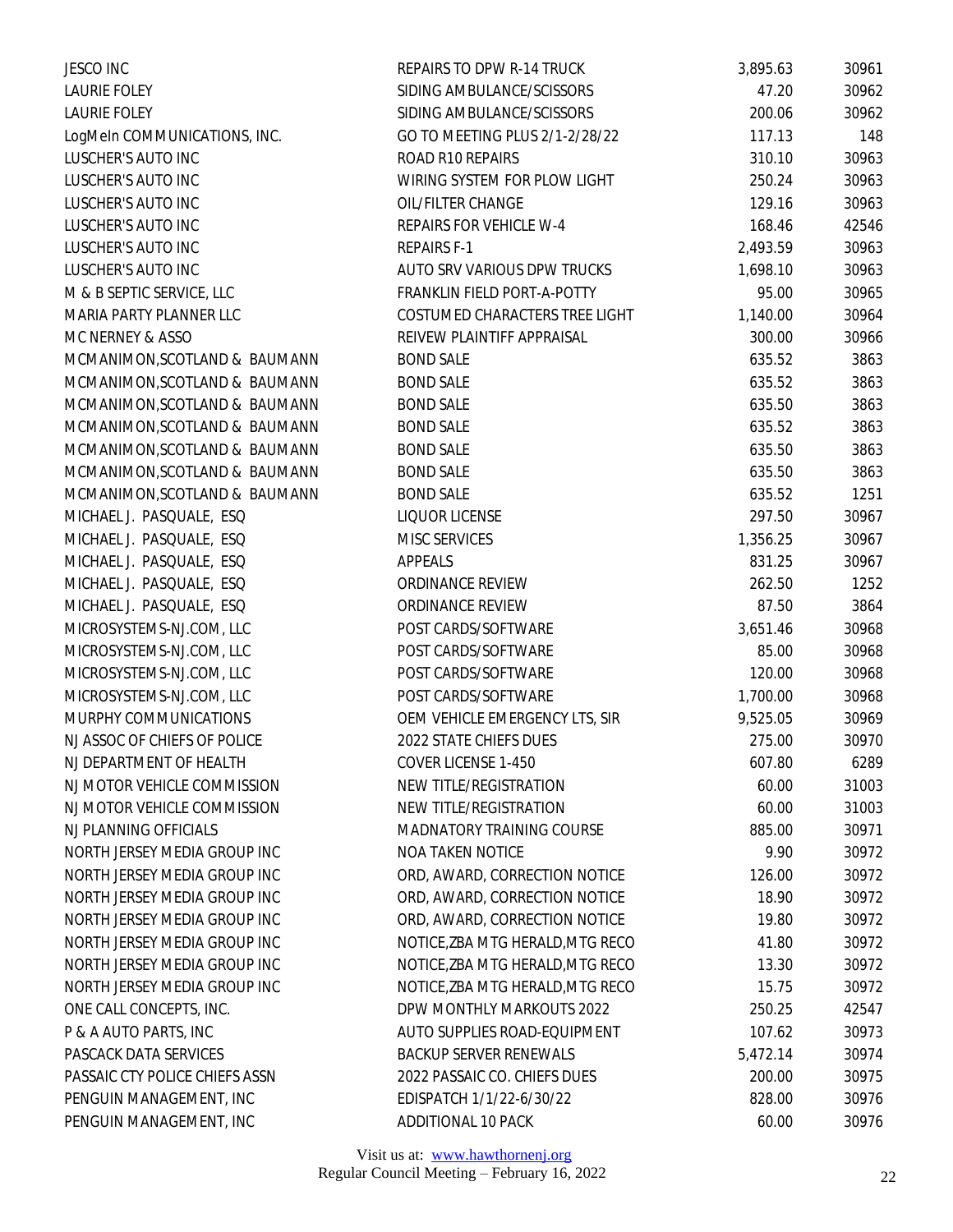| POLY MOLDING LLC             | POLYSTYRENE COLLECTION EVENT   | 85.00     | 149   |
|------------------------------|--------------------------------|-----------|-------|
| POWER DMS                    | POWER DMS SYSTEM               | 805.00    | 30977 |
| PRINTMASTERS                 | <b>3 PART RECEIPTS</b>         | 380.00    | 30978 |
| PRINTMASTERS                 | LANDSCAPER STICKERS 2022       | 540.00    | 30978 |
| PUBLIC SERV ELEC & GAS       | JANUARY 2022                   | 12,162.68 | 30979 |
| PUBLIC SERV ELEC & GAS       | JANUARY 2022                   | 618.86    | 30979 |
| PUBLIC SERV ELEC & GAS       | JANUARY 2022                   | 26,858.86 | 30979 |
| PUBLIC SERV ELEC & GAS       | JANUARY 2022                   | 26,642.45 | 42548 |
| RECYCLE TRACK SYSTEMS NJ LLC | JANUARY 2022 WASTE PICK UP     | 55,676.00 | 30980 |
| RECYCLE TRACK SYSTEMS NJ LLC | JANUARY 2022 WASTE PICK UP     | 30,778.43 | 30980 |
| RESERVE ACCOUNT              | POSTAGE RESERVE ACT 52039716   | 625.00    | 42549 |
| RESERVE ACCOUNT              | POSTAGE RESERVE ACT 52039716   | 5,000.00  | 30981 |
| RIDGEWOOD PRESS              | 3 PART REPORTS C1-C5           | 875.50    | 30982 |
| ROYAL REALTY, LLC            | PERFORMANCE GUARANTEE RELEASE  | 20,400.00 | 7114  |
| RT OFFICE PRODUCTS           | PAPER FOR FIN/TAX OFFICE       | 59.90     | 30983 |
| RT OFFICE PRODUCTS           | PAPER FOR FIN/TAX OFFICE       | 59.90     | 42550 |
| SHOTMEYER BROS FUEL CO       | DIESEL FUEL FOR WATER VEHICLES | 350.95    | 42551 |
| SHOTMEYER BROS FUEL CO       | DIESEL FUEL FOR BORO VEHICLES  | 5,783.34  | 30984 |
| SIRCHIE FINGERPRINT LABS     | <b>EVIDENCE BLOOD KITS</b>     | 189.66    | 30985 |
| <b>STAPLES</b>               | OFFICE SUPPLIES                | 94.19     | 30986 |
| <b>STAPLES</b>               | OFFICE SUPPLIES                | 617.03    | 30986 |
| <b>STAPLES</b>               | OFFICE SUPPLIES                | 16.48     | 30986 |
| <b>STAPLES</b>               | OFFICE SUPPLIES                | 193.98    | 30986 |
| <b>STAPLES</b>               | OFFICE SUPPLIES                | 18.03     | 30986 |
| <b>STAPLES</b>               | OFFICE SUPPLIES                | 90.99     | 30986 |
| <b>STAPLES</b>               | OFFICE SUPPLIES                | 291.62    | 30986 |
| <b>STAPLES</b>               | OFFICE SUPPLIES                | 94.47     | 30986 |
| <b>STAPLES</b>               | OFFICE SUPPLIES                | 368.74    | 30986 |
| <b>STAPLES</b>               | OFFICE SUPPLIES                | 19.47     | 30986 |
| <b>STAPLES</b>               | OFFICE SUPPLIES                | 23.15     | 30986 |
| STONE INDUSTRIES, INC        | ROAD DEPT-STONE SUPPLIES       | 506.24    | 30933 |
| STONE INDUSTRIES, INC        | ROAD DEPT-STONE SUPPLIES       | 101.98    | 30933 |
| <b>TANIS HARDWARE</b>        | MISCELLANEOUS SUPPLIES         | 135.91    | 30987 |
| THE ROGERS GROUP, LLC        | 2022 YEARLY MAINTENANCE        | 8,800.00  | 30988 |
| THE ROGERS GROUP, LLC        | MADATORY IN-SERVICE-TRAINING   | 6,658.56  | 30988 |
| <b>TURNOUT UNIFORMS</b>      | <b>INSPECTORS UNIFORMS</b>     | 79.99     | 30989 |
| <b>TURNOUT UNIFORMS</b>      | <b>INSPECTORS UNIFORMS</b>     | 694.91    | 30989 |
| TYCO ANIMAL CONTROL SERVICES | JANUARY 2022 SERVICES          | 2,260.00  | 30990 |
| UGI ENERGY SERVICES, LLC     | DECEMBER 2021 SERVICES         | 3,311.92  | 30991 |
| UNTOUCHABLE SOUND, INC.      | TINTING OF WINDOWS MUNI BLDG   | 2,200.00  | 3865  |
| UNTOUCHABLE SOUND, INC.      | TINTING OF WINDOWS MUNI BLDG   | 1,000.00  | 3865  |
| UNTOUCHABLE SOUND, INC.      | <b>VEHICLE WINDOW TINTING</b>  | 225.00    | 30992 |
| US BANK EQUIPMENT FINANCE    | MONTH RENTAL 1/28-2/28         | 322.00    | 30993 |
| US PUBLIC SAFETY GROUP, INC. | HURRICANE IDA EVENT PINS       | 1,560.00  | 30994 |
| V.E. RALPH & SON, INC        | MEDICAL SUPPLIES               | 62.00     | 30996 |
| V.E. RALPH & SON, INC        | DEFIBRILLATOR PADS & SUPPLIES  | 1,061.24  | 30996 |
| VAN METER & ASSOCIATES, INC. | FIRST-LINE SUPERVISOR TRAINING | 920.00    | 30995 |
| <b>VERIZON</b>               | BOROUGH SERV 2/1/2-2/28/22     | 3,240.78  | 30997 |
|                              |                                |           |       |